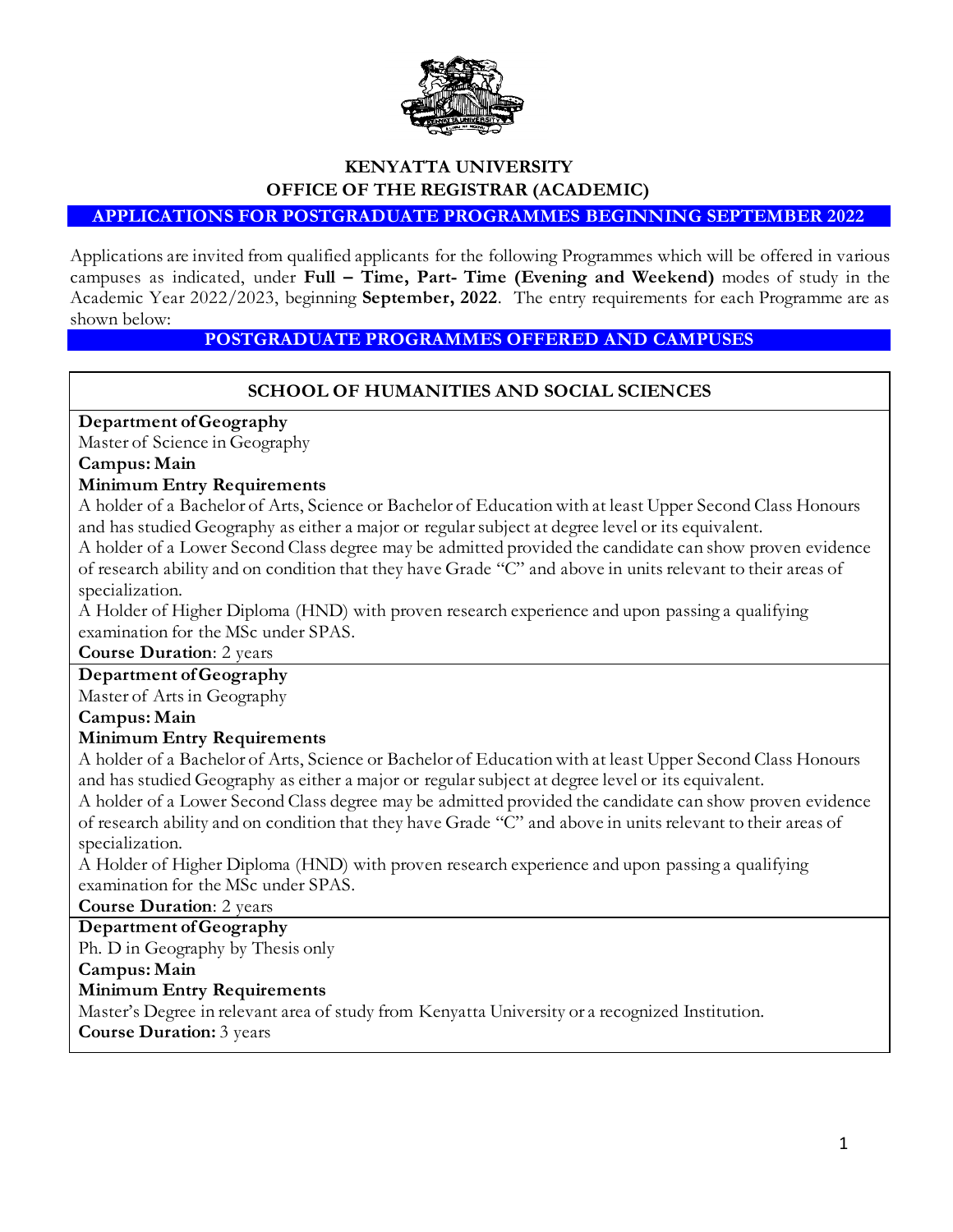#### **Department of Sociology, Gender and Development Studies**

Master of Arts in Sociology

**Full-time: Main Campus**

#### **Minimum Entry Requirements**

A holder of a Bachelor degree in sociology with at least Second Class Honours (Upper Division) (either as a major or a regular) or its equivalent from Kenyatta university or any other recognized university.

A holder of a Second Class (Lower Division) Bachelors degree in sociology from Kenyatta University or any other recognized university plus at least three (3) years of relevant experience in community development (including evidence of research ability

### **Department of Sociology**

Master of Arts in Community Development

#### **Full-time: Main Campus**

#### **Minimum Entry Requirements**

A holder of a Bachelor degree in sociology with at least Second Class Honours (Upper Division) (either as a major or a regular) or its equivalent from Kenyatta university or any other recognized university.

A holder of a Second Class (Lower Division) Bachelors degree in sociology from Kenyatta University or any other recognized university plus at least three (3) years of relevant experience in community development (including evidence of research ability

#### **Department of Sociology**

Doctor of Philosophy (Ph. D.) in Sociology

# **Full-time : Main Campus**

#### **Minimum Entry Requirements**

Master of Arts in Sociology or equivalent from Kenyatta University or any other accredited University or MA degree in Sociology by Project graded at "B" and above.

#### **Department of Sociology, Gender and Development Studies**

Master of Arts in Gender and Development Studies

**Full Time: Main Campus**

#### **Part Time: City and Nakuru**

#### **Minimum Entry Requirements**

Applicants should be either holders of Bachelors degree of at least Second Class Honours (Upper Division) or equivalent in related disciplines from a University recognized by Senate. Second Class (Lower Division) degree with at least two (2) years relevant work experience will be considered.

#### **Department of Sociology, Gender and Development Studies**

Doctor of Philosophy (Ph. D.) **in Gender and Development Studies**

#### **Full Time: Main Campus**

#### **Minimum Entry Requirements**

Master of Arts (by thesis) degree in Gender and Development Studies or related fields/ equivalent from Kenyatta University or other accredited university**.**

Master of Arts degree in Gender and Development Studies by project graded at B and above will be considered.

#### **Department of Kiswahili**

Master of Arts in Kiswahili

# **Full-time: Main Campus**

#### **Minimum Entry Requirements**

Applicants should have at least Second Class Honours (Upper Division) or equivalent from a recognized university with an average grade of '**B**' in Kiswahili. Those with Second Class (Lower Division) with relevant work experience may also be considered.

#### **Department of Kiswahili**

Doctor of Philosophy (Ph. D.) in Kiswahili **(By Thesis Only) Full-time: Main Campus**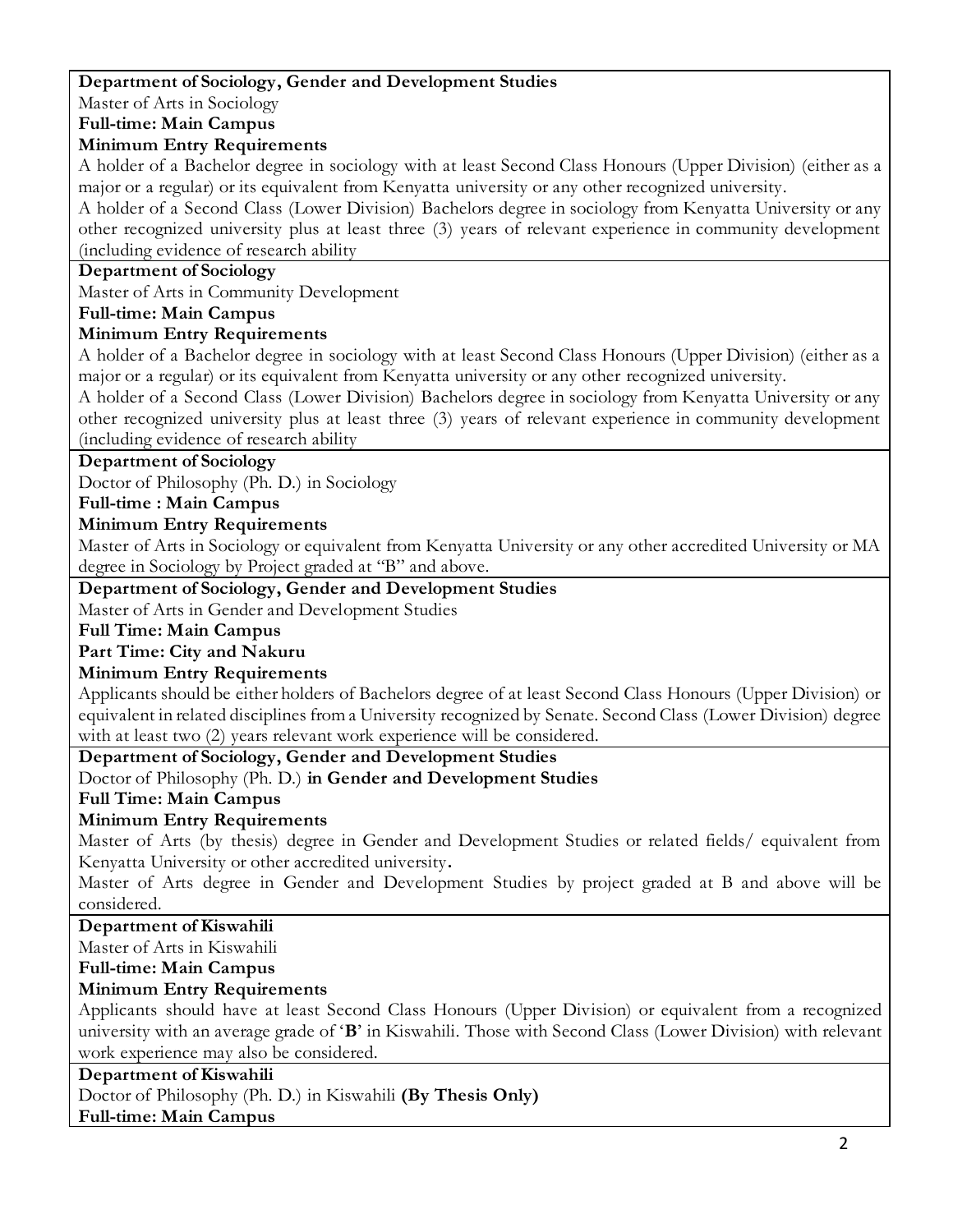#### 3 **Minimum Entry Requirements**  Applicants should have a Master of Arts degree in Kiswahili or its equivalent from a recognized University. **Department of History, Archaeology and Political Studies** Master of Arts in: (a) History (b) Political Science (d) Archaeology **Full-time: Main Campus Minimum Entry Requirements**  Minimum of Second Class Honours, Upper Division at Bachelor's level. The candidate must have done and passed the relevant area of specialization at graduate level. Students who major in History, Archaeology and Government at Bachelor's level have an added advantage. **Department of History, Archaeology & Political Studies** Doctor of Philosophy (Ph. D.) in History, Archaeology & Political Studies **Full-time: Main Campus Minimum Entry Requirements** A holder of a Master of Arts (History) or M.A (Political Science) or M.A (Archaeology) degree of Kenyatta University or equivalent from a recognized institution of higher learning. Must have taken at least ten (10) taught units at M.A (History), M.A (Political Science) and M.A (Archaeology) level in the area of specialization. Must show ability to undertake academic research by having written a thesis/Dissertation. **Department of Public Policy and Administration:** Masters of Leadership and Governance (MLG) **Part-time: City Campus Minimum Entry Requirements** Bachelor degree of at least Second Class Honours (Upper Division) from a recognized university in any area of specialization. Those with Second Class Honours (Lower Division) and with a score of Grade "C" in relevant specialization subjects will be considered **Department of Public Policy and Administration:** Masters of Arts in Public Policy and Administration (MPPA) **Part-time: City, Mombasa and Nakuru Campus Minimum Entry Requirements**  Bachelor's Degree of at least Second Class Honours (Upper Division) from a recognized university in any area of specialization. Those with Second Class (Lower Division) and with a score of "C" plain in relevant specialization subjects will be considered. Those with Second Class (Lower Division) and at least two (2) years relevant work experience in research, administration or management will be considered. **Department of Literature, Linguistics and Foreign Languages** Master of Arts in French **Full-time- Main Campus Minimum Entry Requirements** Bachelor of Arts in French or Bachelor of Education (Arts) French degree of at least Second Class Honours or its equivalent in related disciplines from a recognized University. **Department of Literature, Linguistics and Foreign Languages** Master in Teaching French as a Foreign Language (MTFFL) **Full-time- Main Campus Minimum Entry Requirements** Bachelor of Arts in French or Bachelor of Education (Arts) French degree of at least Second Class Honours **or** its equivalent in related disciplines from a recognized University. **Department of Literature, Linguistics and Foreign Languages** Doctor of Philosophy (Ph. D.) (French) by Coursework, exam and Thesis **Full-time- Main Campus Minimum Entry Requirements** Master of Arts degree in French or relevant area of study from a recognized institution.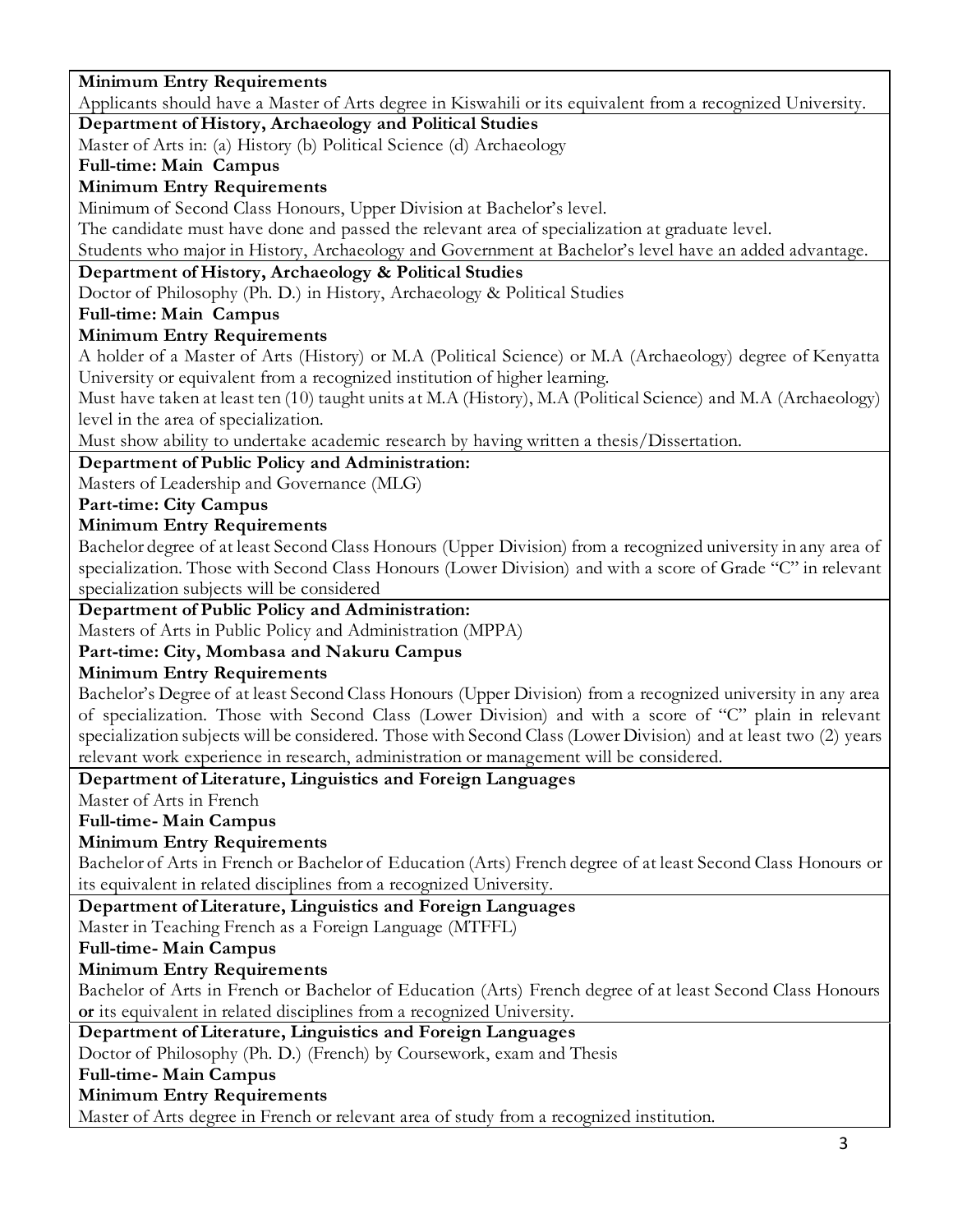4 **Department of Literature, Linguistics and Foreign Languages** Master of Arts in English and Linguistics **Full-time: Main Campus. Minimum Entry Requirements** Bachelor of Arts **OR** Bachelor of Education (Arts) degree of at least Second Class Honours **OR** its equivalent in related disciplines from a recognized University **Department of Literature, Linguistics and Foreign Languages** Master of Arts in Applied Linguistics **Full-time: Main Campus. Minimum Entry Requirements** Bachelor of Arts **OR** Bachelor of Education (Arts) degree of at least Second Class Honours **OR** its equivalent in related disciplines from a recognized University **Department of Literature, Linguistics and Foreign Languages** Doctor of Philosophy (Ph. D.) in English and Linguistics **Full-time: Main Campus. Minimum Entry Requirements** Master of Arts Degree in English and Linguistics **OR** Applied Linguistics **OR** a relevant area of study from Kenyatta University or any other recognized institution. **Department of Literature, Linguistics and Foreign Languages** Master of Arts in Literature **Full time: Main Campus Minimum Entry Requirements** Bachelor of Arts **or** Bachelor of Education (Arts) Degree of at least Second Class Honours **or** its equivalent in related disciplines from a recognized University. **Department of Literature** Doctor of Philosophy(Ph.D.) in Literature **by Course Work, Examination and Thesis Full-time: Main Campus Minimum Entry Requirements** Master of Arts Degree in literature or relevant areas of study from Kenyatta University or a recognized Institution. **Department of Philosophy and Religious Studies** Master of Arts in Religious Studies in (a) Christianity (b) African Traditional Religion (c)Islam **Full-time: Main Campus Minimum Entry Requirements** Bachelor of Arts Degree in related field with at least Second Class Honors **(Upper Division)** from a recognized university or Second Class **(Lower Division)** and at least two (2) years postgraduate relevant work experience. **Department of Philosophy and Religious Studies** Master of Arts (Philosophy) **Full-time: Main Campus Minimum Entry Requirements** Bachelor of Arts Degree in related field with at least Second Class Honors (**Upper Division**) from a recognized university or Second Class **(Lower Division)** from a recognized university with at least two (2) years working experience or Postgraduate Diploma in Arts obtained at Credit II and above. **Department of Philosophy and Religious Studies** Doctor of Philosophy (Ph. D.) in Philosophy **Full-time: Main Campus Minimum Entry Requirements** Master of Arts (Philosophy) degree from a recognized University. Bachelor of Arts degree in related field of at least Second Class Honours (Upper Division) from a recognized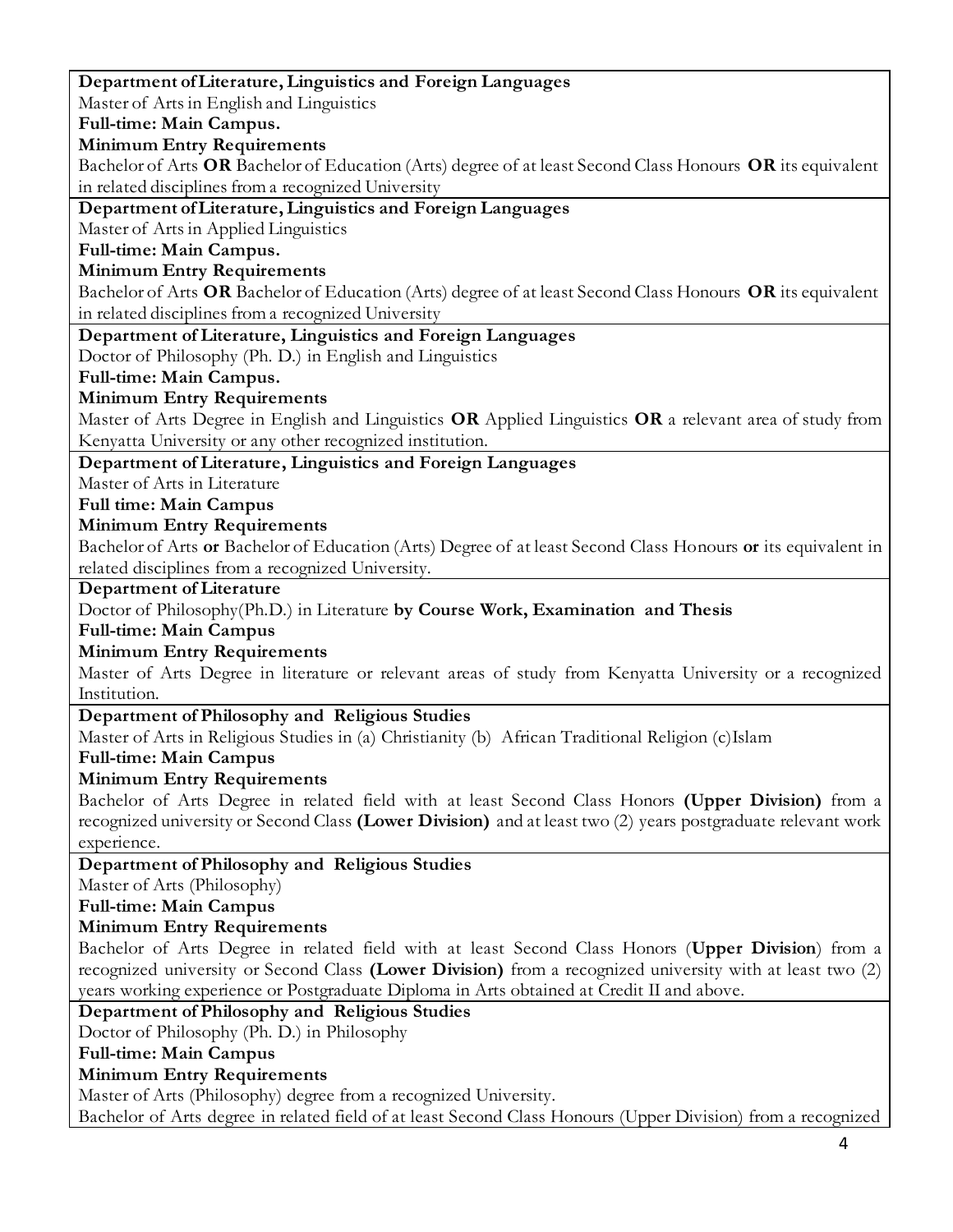University or Second Class (Lower Division) and at least two years postgraduate relevant work experience.

# **Department of Philosophy and Religious Studies**

Doctor of Philosophy (Ph. D.) in Religious Studies

- Christianity
- $\bullet$  Islam
- African Religion

# **Full-time: Main Campus**

# **Minimum Entry Requirements**

Master of Arts degree or Master of Theology degree from a recognized University.

Bachelor of Arts degree in related field of at least Second Class Honours (Upper Division) from a recognized University or Second Class (Lower Division) with at least two years post-graduation relevant work experience.

# **Department Of Psychology**

Master of Arts in Counseling Psychology.

# **Full Time: Main Campus**

# **Part Time: City, Nakuru and Mombasa Campuses**

# **Minimum Entry Requirements**

Holder of a Bachelor degree with at least Second Class Honours (Upper Division) from Kenyatta University or a recognized University.

Holder of a Bachelor degree with at least Second Class Honours (Lower Division) from Kenyatta University or a recognized University, Plus a Post graduate Diploma in Education or Counseling, or its equivalent, with at least a credit level pass.

Holder of a Bachelor degree with at least Second Class Honours (Lower Division) from Kenyatta University or a recognized University, Plus at least two years relevant professional experience in a clinical setting.

#### **Department Of Psychology**

Postgraduate Diploma in Addiction Treatment Science.

# **Full Time: Main Campus**

**Part Time: City Campus**

# **Minimum Entry Requirements**

A bachelor's degree in Counseling Psychology with at least Upper or Lower Second or its equivalent.

A bachelor's degree in Psychology, Nursing, Medicine, Pharmacy, Public health, Social work, Theology, Education, or a related with a Lower Second or its equivalent, plus work experience in addiction filed.

A bachelor's degree in any field with at least Lower Second or its equivalent, plus a postgraduate qual ification (a minimum of a certificate) in Psychiatry, Psychology, Social work, or related field or work experience in the addiction field.

# **Department Of Psychology**

Doctor of Philosophy (Ph. D.) in Counseling Psychology.

# **Part-time: City Campus**

# **Minimum Entry Requirements**

Holder of M.A or M.SC degree in counseling or clinical psychology (or its equivalent) of Kenyatta University or any other recognized university with an aggregate grade **B plain** or its equivalent in the Masters course. Holder of M.ED. Degree in guidance and counseling of Kenyatta University or any other recognized university or its equivalent with an aggregate grade **B plain** or its equivalent in the Masters course.

# **SCHOOL OF SECURITY, DIPLOMACY AND PEACE STUDIES**

**Department of Security and Correction Science**

Master of Security Science and Management

**Part-time: City, Embu, Nakuru, Mombasa Campuses.**

**Minimum Entry Requirements** 

Bachelor's degree with at least Second Class Honours (Upper or Lower Division) from Kenyatta University or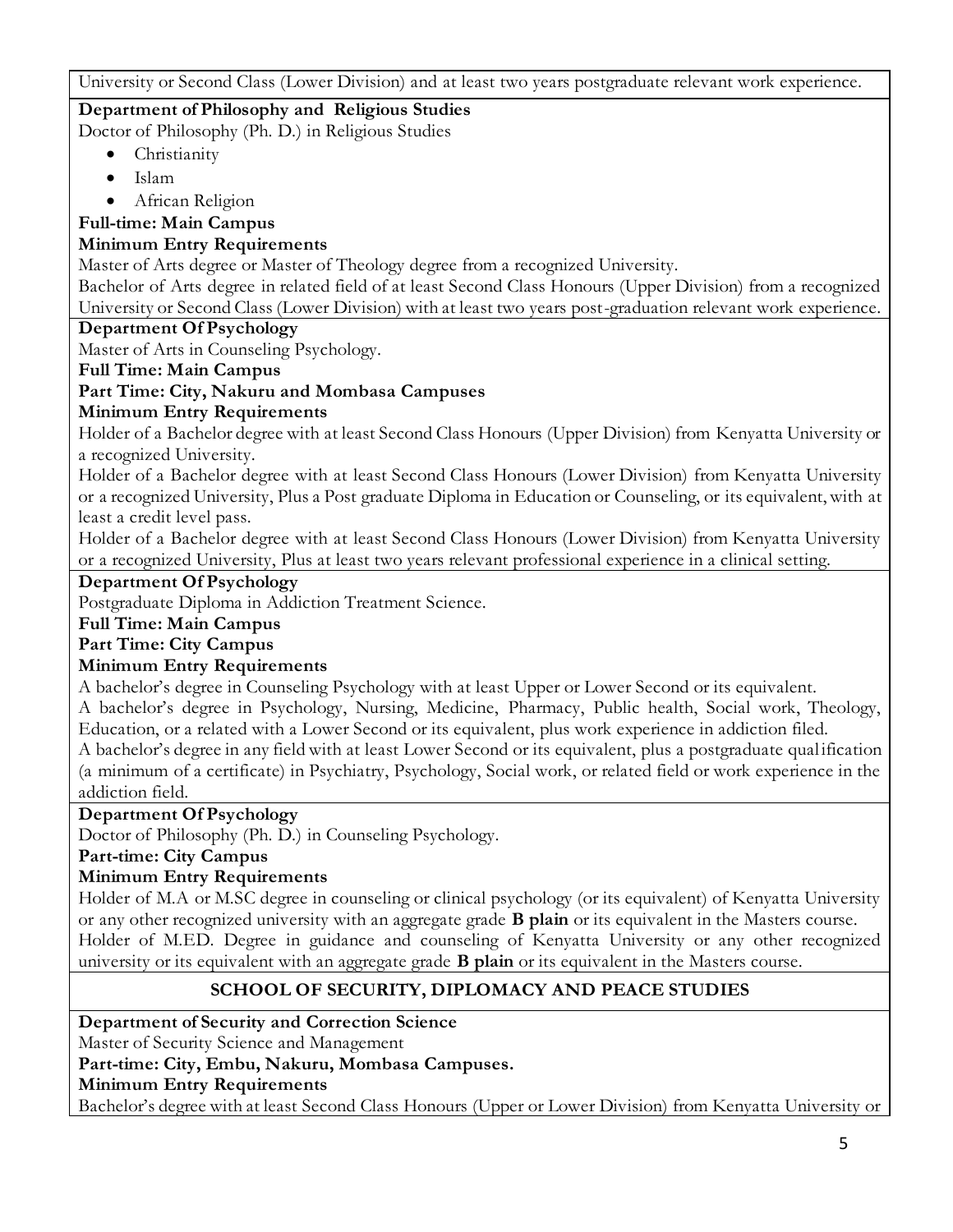any other recognized University. Those with Second Class (Lower Division) and at least two (2) years relevant work experience may be considered.

**Course Duration**: Two Years

#### **Department of Security and Correctional Science**

Doctor of Philosophy(Ph.D.) in Security Studies with course work

**Part-time: City, Embu, Nakuru, Mombasa Campuses**

#### **Minimum Entry Requirements**

A holder of Master's degree of Kenyatta University or any other recognized and accredited University with a course work component in any one of the following specializations:

Security Studies, Sociology, Criminology, Political Science, Peace Studies, African Studies, International Relations, Public Policy, Economics, Environmental Security, Military Science, Forensic Science.

Those with a Master's degree in a closely related area of specialization and have at least three (3) years postgraduate research or teaching experience in the subject area, may be considered.

**Course Duration**: Three Years

#### **Department of International Relations, Conflict and Strategic Studies**

Master of Arts in Peace and Conflict Management

**Full-time: Main Campus**

#### **Part-time: City and Nakuru Campus**

#### **Minimum Entry Requirements**

Bachelor's degree with at least Second Class Honours (Upper or Lower Division) from Kenyatta University or any other recognized by the University senate. Those who are eligible to apply are fresh graduates in the disciplines of conflict and peace, political, development and gender studies, history, sociology, law, international relations, public policy and administration and personnel working with civil societies, government and the public sector interested in pursuing the discipline of peace and conflict.

**Course Duration:** Two Years

#### **Department of International Relations, Conflict and Strategic Studies**

Master of Arts in International Relations and Diplomacy

#### **Full-time: Main Campus**

#### **Part-time: City, Nakuru, Mombasa, and Embu Campus**

#### **Minimum Entry Requirements**

Bachelor of Arts (International Relations and Diplomacy **OR** Political Science) degree with at least Second Class Honours (Upper or Lower Division) from any recognized University.

Those with Bachelor of Arts degree in related disciplines such as History, Political Philosophy/Theory, International Law or Economics will also be considered.

**Course Duration:** Two Years

#### **Department of International Relations, Conflict and Strategic Studies**

Doctor of Philosophy (Ph. D.) in Peace and Conflict Management by Thesis

**Full-time: Main Campus**

#### **Part-time: City, Nakuru, Embu and Mombasa Campus**

#### **Minimum Entry Requirements**

Holder of Masters degree of Kenyatta University or equivalent from any other University recognized by Kenyatta University Senate as being an institution of comparable status to that of Kenyatta University with course work component in any one of the following specializations: peace, conflict, political, development and gender studies, history, sociology, international relations, public policy and administration and any other related field.

Holder of a Masters degree in a closely related area of specialization and has at least three ears postgraduate research experience or teaching in the subject area and, can provide evidence of research capability. **Course Duration:** Three Years

**Department of International Relations, Conflict and Strategic Studies** Doctor of Philosophy in International Relations and Diplomacy by Thesis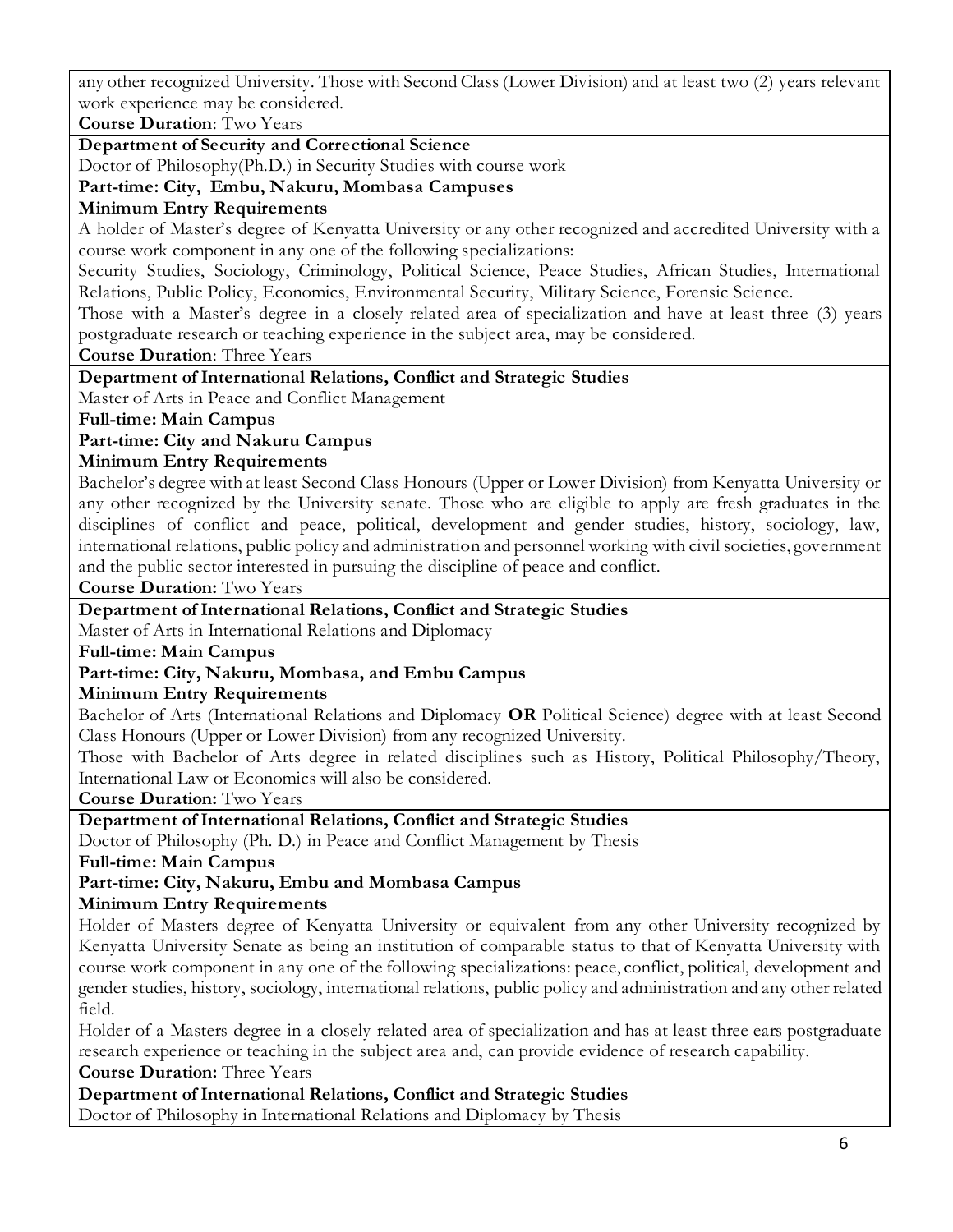#### **Full-time: Main Campus Part-time: City, Nakuru, Mombasa and Embu Campus**

# **Minimum Entry Requirements**

Holders of Master of Arts (International Relations and Diplomacy or Political Science) degree or any related discipline from a recognized University by Senate.

**Course Duration:** Three Years

# **SCHOOL OF PURE AND APPLIED SCIENCES**

# **Department of Plant Sciences**

Master of Science in: (a) Plant Physiology and Biochemistry(b) Genetics (c) Plant Ecology (d) Plant Taxonomy (e) Ethnobotany (f) Plant Pathology

# **Full-time: Main Campus**

# **Minimum Entry Requirements**

Holder of Bachelor of Science; Bachelor of Education ( Science) with at least Second Class Honours (Upper Division) or equivalent with Biology as the main subject from a recognized University.

Those with a Second Class Honours (Lower Division) may be considered on condition that they have Grade "C" and above in units relevant to their areas of specialization.

# **Department of Plant Sciences**

Doctor of Philosophy (Ph. D.) in (a) Plant Physiology and Biochemistry (b) Genetics (c) Plant Taxonomy (d) Ethnobotany (e) Ecology and Developmental Botany

# **Full-time: Main Campus**

# **Minimum Entry Requirements**

For admission into Ph.D. programmes, a candidate must have a Masters degree in the area of specialization they want from Kenyatta university or any other recognized University and fulfills other Departmental requirements.

# **Department of Mathematics and Actuarial Science**

Master of Science in (a) Pure Mathematics (b) Applied Mathematics (c) Statistics (d) Biostatistics (e) Social **Statistics** 

#### **Full -time: Main Campus**

**Part –time: City Campus**

# **Minimum Entry Requirements**

Bachelor Degree with at least Second Class Honours (Upper Division) **OR** equivalent from a recognized University. Those with Second Class (Lower Division) and at least two (2) years relevant work experience will be considered. In addition, one must be a **MAJOR** in the specific areas of specialization namely; statistics, applied pure or Biostatistics. In addition one should have an average grade of "C" (55%) in the areas of specialization.

# **Department of Mathematics & Actuarial Science**

Doctor of Philosophy (Ph. D.) in (a) Pure Mathematics (c) Applied Mathematics (c) Statistics (d) Biostatistics (e) Social Statistics

# **Full-time: Main Campus**

# **Minimum Entry Requirements**

For admission into Ph. D. Programmes, a candidate must have a Masters degree in the area of specialization they want from a recognized University and fulfill other Departmental requirements.

# **Department of Zoological Sciences**

Master of Science in: (a) Applied Entomology (b) Immunology (c) Animal Physiology (d) Aquatic Ecology (e) Animal Ecology (f) Applied Parasitology (g) Fisheries Sciences (h) Marine Resource Management (Only Mombasa Campus)

#### **Full-time : Main Campus Minimum Entry Requirements**

The general regulations of Masters degree in the School of Pure and Applied Sciences shall apply.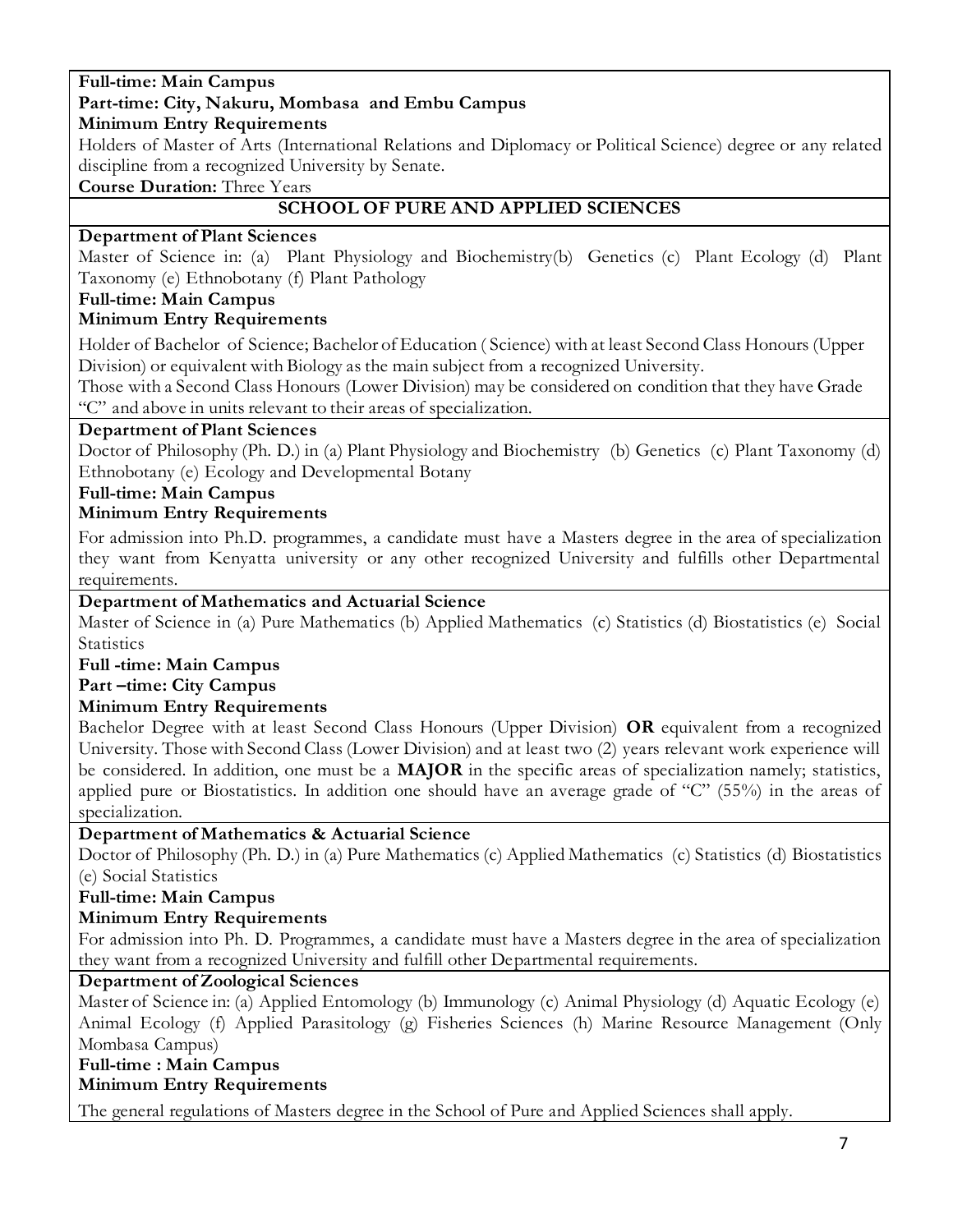The following shall be eligible for registration in the Master of Science in Applied coastal and Marine Resource Management.

- a) A holder of a Bachelor of Science degree with at least an upper  $2<sup>nd</sup>$  class honors with Zoology or Botany as a single subject or as one of the two (2) Science subjects.
- b) A holder of a Bachelor of Education degree who has studied Zoology or Botany to degree level and has attained an Upper Second Class Honours.
- c) A holder of a Bachelor degree in any other relevant areas of study such as Geography and Environment with at least an Upper 2<sup>nd</sup> Class Honours degree and has taken units related to marine Science

A holder of Bachelor's degree with a Lower  $2<sup>nd</sup>$  Class Honours may be accepted provided they can produce evidence of qualification in the relevant subjects.

# **Department of Zoological Sciences**

Doctor of Philosophy (Ph. D.) Courses in a) Applied Medical Entomology (b) Immunology (c) Animal Physiology (d) Aquatic Ecology (e) Animal Ecology (f) Applied Parasitology (g) Fisheries Sciences (h) Developmental Biology (i) Applied Marine and Coastal Resources Management

# **Full-time: Main Campus**

# **Minimum Entry Requirements**

For admission into PhD. Programmes, a candidate must have a Masters degree in the area of specialization they want from a recognized University and fulfill other Departmental requirements.

#### **Department of Chemistry**

Master of Science in Chemistry

#### **Full-time: Main Campus**

# **Minimum Entry Requirements**

Bachelor of Science or Bachelor of Education (Science) Degree with at least Second Class Honours (Upper Division) or equivalent from a recognized university and studied Chemistry as a major or regular subject and obtained at least an average grade 'C' in Chemistry units.

#### **Department of Chemistry**

Master of Science in Applied Analytical Chemistry

#### **Full-time: Main Campus**

# **Minimum Entry Requirements**

Bachelor of Science or Bachelor of Education (Science) Degree with at least Second Class Honours (Upper Division) or equivalent from a recognized university and studied Chemistry as a major or regular subject and obtained at least an average grade 'C' in Chemistry units.

#### **Department of Chemistry**

Doctor of Philosophy (Ph. D.) in Chemistry

**Full-time: Main Campus**

# **Minimum Entry Requirements**

For admission into Ph.D. programmes, a candidate must have a Masters degree in the area of specialization they want from Kenyatta university or any other recognized University and fulfills other Departmental requirements.

# **Department of Biochemistry, Microbiology and Biotechnology**

Master of Science in (a) Biotechnology (b) Biochemistry (c) Medical Biochemistry

# **Full Time: Main Campus**

# **Minimum Entry Requirements**

Holder of Bachelor of Science; Bachelor of Education ( Science) with at least Second Class Honours (Upper Division) or equivalent with Biology as the main subject from a recognized University.

Those with a Second Class Honours (Lower Division) may be considered on condition that they have Grade "C" and above in units relevant to their areas of specialization.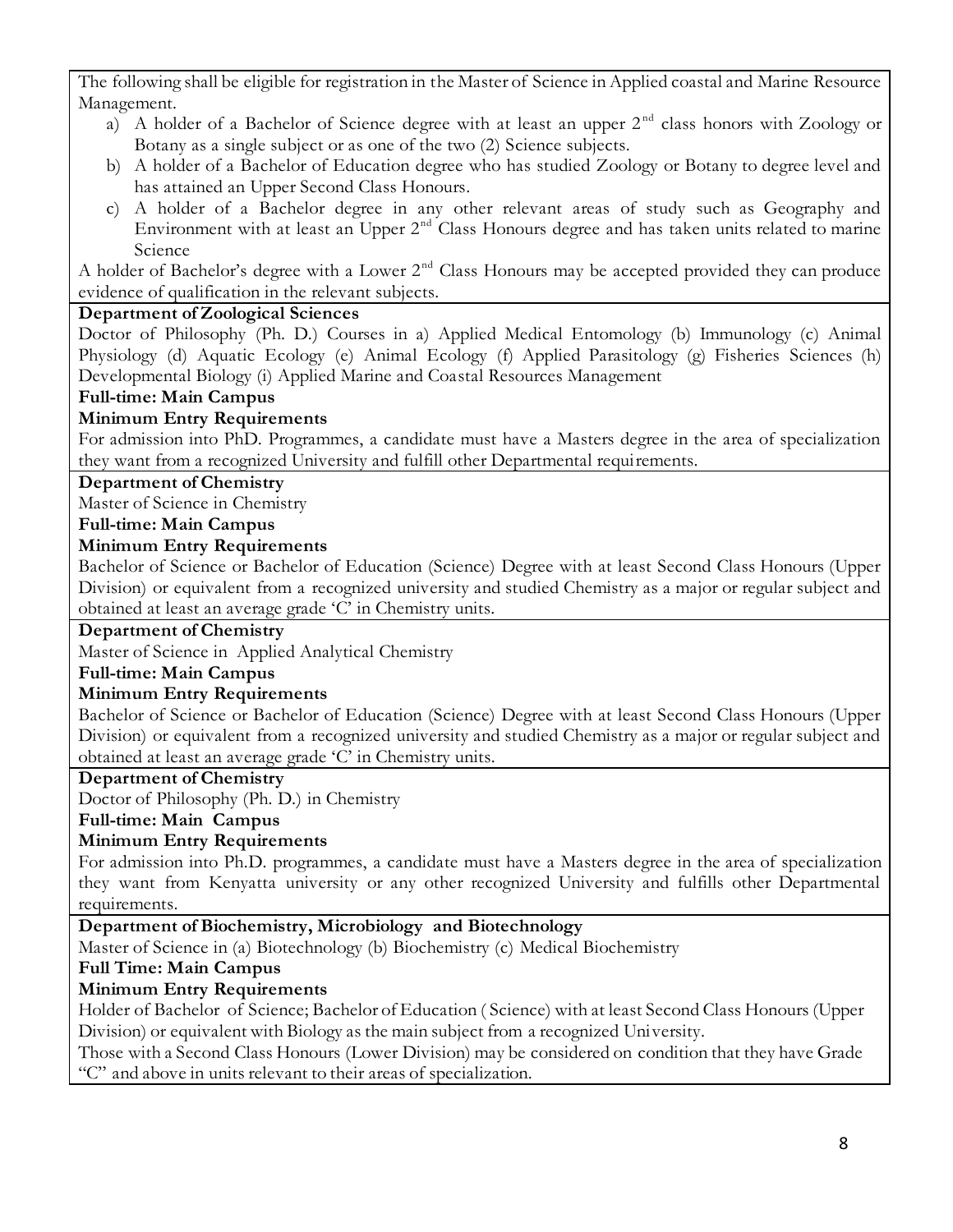#### **Department of Biochemistry, Microbiology and Biotechnology**  Master of Science Microbiology( Microbiology Option) **Full Time: Main Campus Minimum Entry Requirements** Holder of Bachelor of Science; Bachelor of Education ( Science) with at least Second Class Honours (Upper Division) or equivalent with Biology as the main subject from a recognized University. Those with a Second Class Honours (Lower Division) may be considered on condition that they have Grade "C" and above in units relevant to their areas of specialization. **Department of Biochemistry, Microbiology and Biotechnology**  Postgraduate Diploma in Forensic Science **Full Time: Main Campus Minimum Entry Requirements**

Holders of any degree from a recognized University.

#### **Department of Biochemistry, Microbiology and Biotechnology**

Doctor of Philosophy (Ph. D.) in (a) Biochemistry (b) Medical Biochemistry (c) Biotechnology (d) Environmental Microbiology (e) Medical Microbiology

**Full Time: Main Campus**

**Part Time: City Campus**

#### **Minimum Entry Requirements**

For admission into PhD. Programmes, a candidate must have a Masters degree in the area of specialization they want from a recognized University and fulfill other Departmental requirements.

#### **Department of Physics**

Master of Science in Electronic and Instrumentation

#### **Full-time: Main Campus**

#### **Minimum Entry Requirements**

Holders of Bachelor of Science or Bachelor of Education ( Science) degree with Second Class (Upper Division) or equivalent from a recognized university and studied Physics as a major subjec t with mathematics. A candidate, who has taken Physics as a regular subject with mathematics, may be admitted provided he/she takes remedial courses as recommended by the department.

Holders of Bachelor of Science or Bachelor of Education ( Science) with Second Class (Lower Division) and has majored in Physics or its equivalent from a recognized University and at least two years relevant work experience will be considered, provided also the candidate must have a working knowledge of Mathematics at a degree level.

#### **Department of Physics**

Master of Science in Physics

**Full-time: Main Campus**

#### **Minimum Entry Requirements**

Holders of Bachelor of Science or Bachelor of Education ( Science) degree with Second Class (Upper Division) or equivalent from a recognized university and studied Physics as a major subject with mathematics. A candidate, who has taken Physics as a regular subject with mathematics, may be admitted provided he/she takes remedial courses as recommended by the department.

Holders of Bachelor of Science or Bachelor of Education ( Science) with Second Class (Lower Division) and has majored in Physics or its equivalent from a recognized University and at least two years relevant work experience will be considered, provided also the candidate must have a working knowledge of Mathematics at a degree level.

#### **Department of Physics**

Doctor of Philosophy (Ph. D.) in Physics

#### **Full-time: Main Campus**

# **Minimum Entry Requirements**

For admission into Ph.D. programmes, a candidate must have a Masters degree in the area of specialization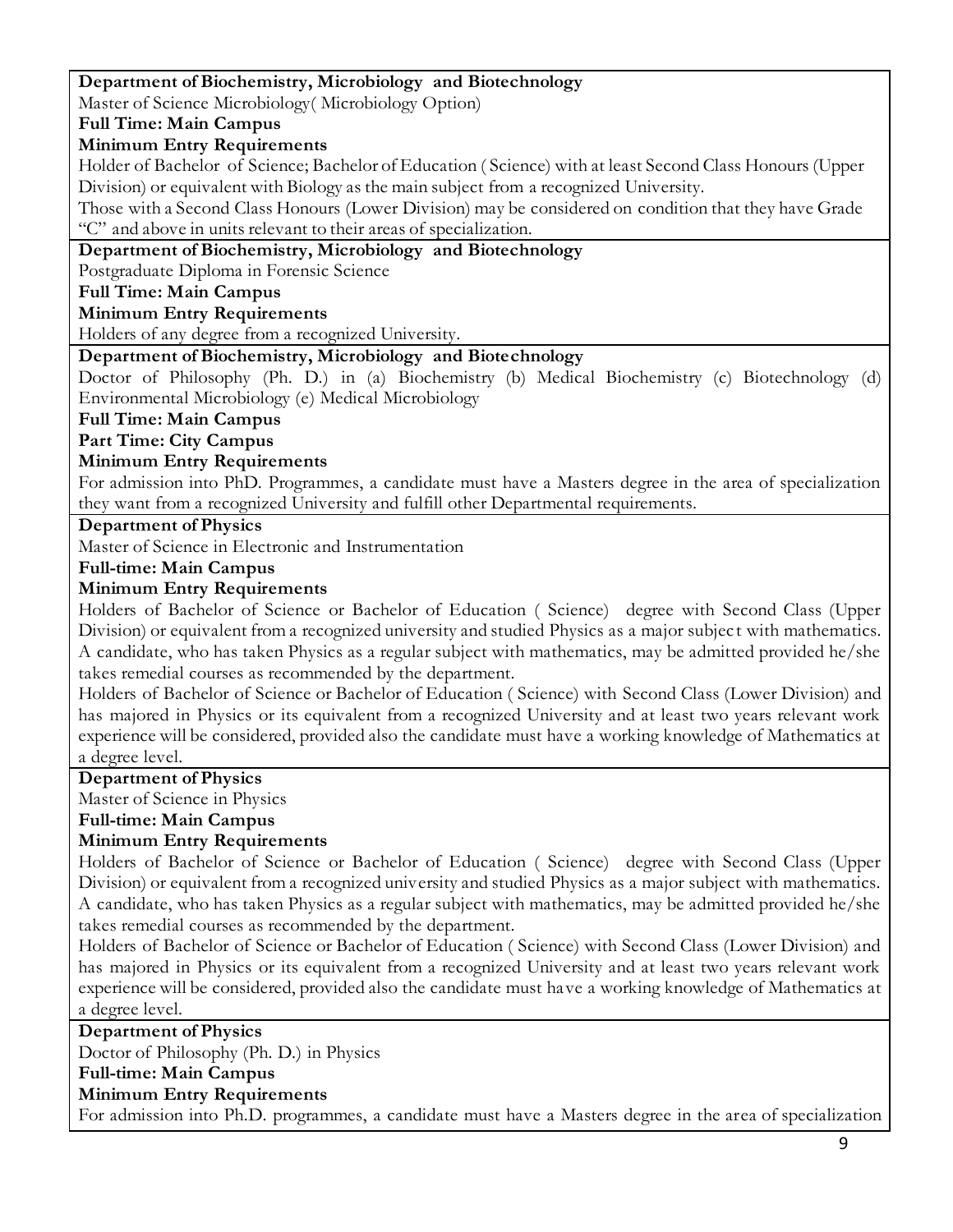they want from a recognized University and fulfill other Departmental requirements.

## **Department of Physics**

Doctor of Philosophy (Ph. D.) in Material Science

# **Full-time: Main Campus**

#### **Minimum Entry Requirements**

For admission into Ph.D. programmes, a candidate must have a Masters degree in the area of specialization they want from a recognized University and fulfill other Departmental requirements.

#### **SCHOOL OF EDUCATION**

**Department of Educational Management, Policy and Curriculum Studies**

Master of Education in Educational Research, Evaluation and Assessment

**Full-time: Main Campus**

**Part-time: Nakuru Campus**

#### **Minimum Entry Requirements**

Bachelor of Education degree in related field with at least Second Class Honours (Upper Division) or equivalent from Kenyatta University or any recognized University.

Bachelor of Education Degree Second Class (Lower Division) or equivalent with a minimum grade 'C' in their area of specialization.

Graduate of postgraduate diploma in education and has obtained credit II and above.

## **Department of Educational Management, Policy and Curriculum Studies**

Master of Education in: (a) Educational Administration (b) Educational Planning (c) Economics of Education (d) Curriculum Development

**Full-time: Main Campus**

**Part-time: City Campus**

#### **Minimum Entry Requirements**

Bachelor of Education Degree in related field with at least Second Class Honours (Upper Division) or equivalent from Kenyatta University or any recognized Institution of higher learning.

Bachelor of Education Degree Second Class (Lower Division) or equivalent with a minimum grade 'C' in their area of specialization.

Graduate of postgraduate diploma in education and has obtained credit II and above.

**Department of Educational Management, Policy and Curriculum Studies**

Post-graduate Diploma in Educational Leadership and Management.

**Full-time: Main Campus**

#### **Minimum Entry Requirements**

Bachelor of Education Degree or its equivalent from Kenyatta University or any other recognized Institution OR

Bachelor of Art/Science degree with a Post Graduate Diploma in Education. In addition, the applicant must have served in a teaching position or any other relevant position for at least two (2) years.

#### **Department of Educational Management, Policy and Curriculum Studies**

Doctor of Philosophy (Ph. D.) in (a) Educational Administration (b)Educational Planning and Economics of Education (c) Curriculum studies

**Part-time: City Campus**

#### **Minimum Entry Requirements**

Master's degree in relevant area of study from Kenyatta university or any other recognized institution.

#### **Department of Educational Communication and Technology**

Postgraduate Diploma in Education (PGDE)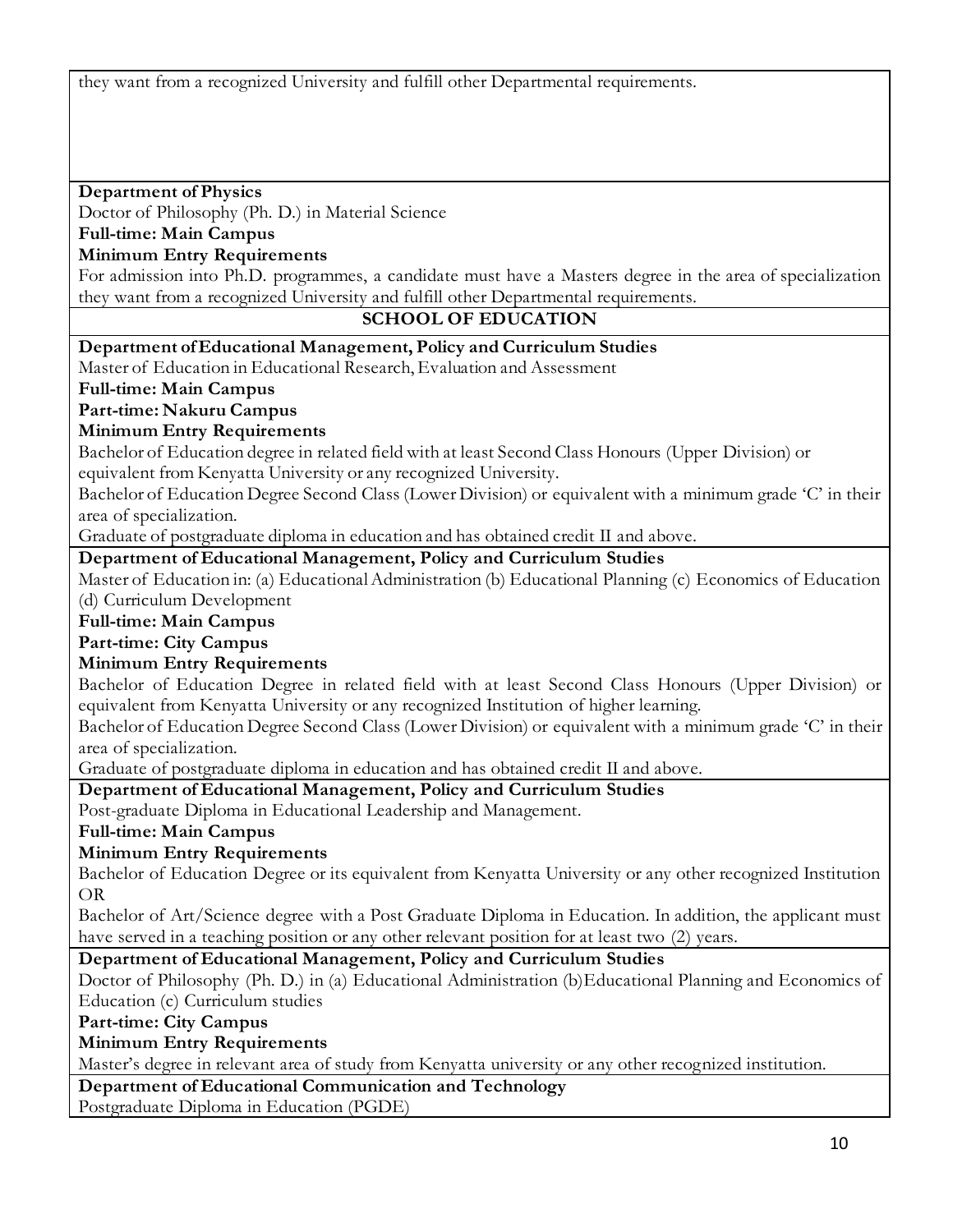#### **Full-time: Main Campus Minimum Entry Requirements**

Bachelor of Art/Science degree with at least two teaching subjects of mean grade C+ (Plus) in KCSE examination or its equivalent OR

Bachelor of Art/Science with a content enhancement certificate in subject areas of specialization passed at KCSE with a mean grade of C+ (Plus).

# **Department of Educational Communication and Technology**

Master of Education in (a)Educational Technology (b) Mathematics Education (c) Science Education (d) Social Studies Education (e) Creative Arts Education (f) Language Education

# **Full-time: Main Campus**

# **Minimum Entry Requirements**

Bachelor of Education Degree in related field with at least Second Class Honours (Upper Division) or equivalent from Kenyatta University or any recognized Institution with at least grade C (Plain) in the units relevant to the area of specialization.

Bachelor of Education Degree Second Class (Lower Division) with grade C (Plain) in units relevant to the area of specialization and two (2) years of relevant work experience.

# **Department of Educational Foundations**

Master of Education in (a) History of Education (b) Philosophy of Education (c) Sociology of Education (d) Comparative Education (e) Health Education (f) Higher Education

# **Full-time: Main Campus**

# **Minimum Entry Requirements**

Bachelor of Education Degree in related field, with at least Second Class Honours (Upper Division) or equivalent from Kenyatta University or any recognized institution of higher learning.

Bachelor of Education (Lower Division) with a minimum of Grade "**C**" and above in units relevant to their areas of specialization.

# **Department of Educational Foundations**

Doctor of Philosophy(Ph.D.) in (a) History of Education (b) Philosophy of Education (c) Sociology of Education (d) Comparative Education (e) Health Education (f) Higher Education

# **Full-Time: Main Campus**

# **Minimum Entry Requirements**

Master of Education degree in relevant field from Kenyatta University or any other recognized institution.

**Department of Library and Information Science**

Master of Library and Information Science

# **Full-time: Main Campus**

# **Part-time: City Campus**

# **Minimum Entry Requirements**

Bachelor Degree in Library and Information Science or any other degree course in any branch of knowledge of Kenyatta University or any other University recognized by Kenyatta University Senate and attained Second Class Honours (Upper Division).

Bachelor degree in Library and Information Science or any other degree course in any branch of knowledge of Kenyatta University or any other University recognized by Kenyatta University Senate and attained Second Class (Lower Division) with two (2) years relevant work experience.

# **Department of Library and Information Science**

Master of Science in Records Management and Archives Administration (MRA)

# **Full-time: Main Campus**

**Part-time: City Campus**

# **Minimum Entry Requirements**

Bachelor Degree in Records Management and Information Technology or any other degree course in any branch of knowledge of Kenyatta University or any other University recognized by Kenyatta University Senate and attained Second Class Honours (Upper Division).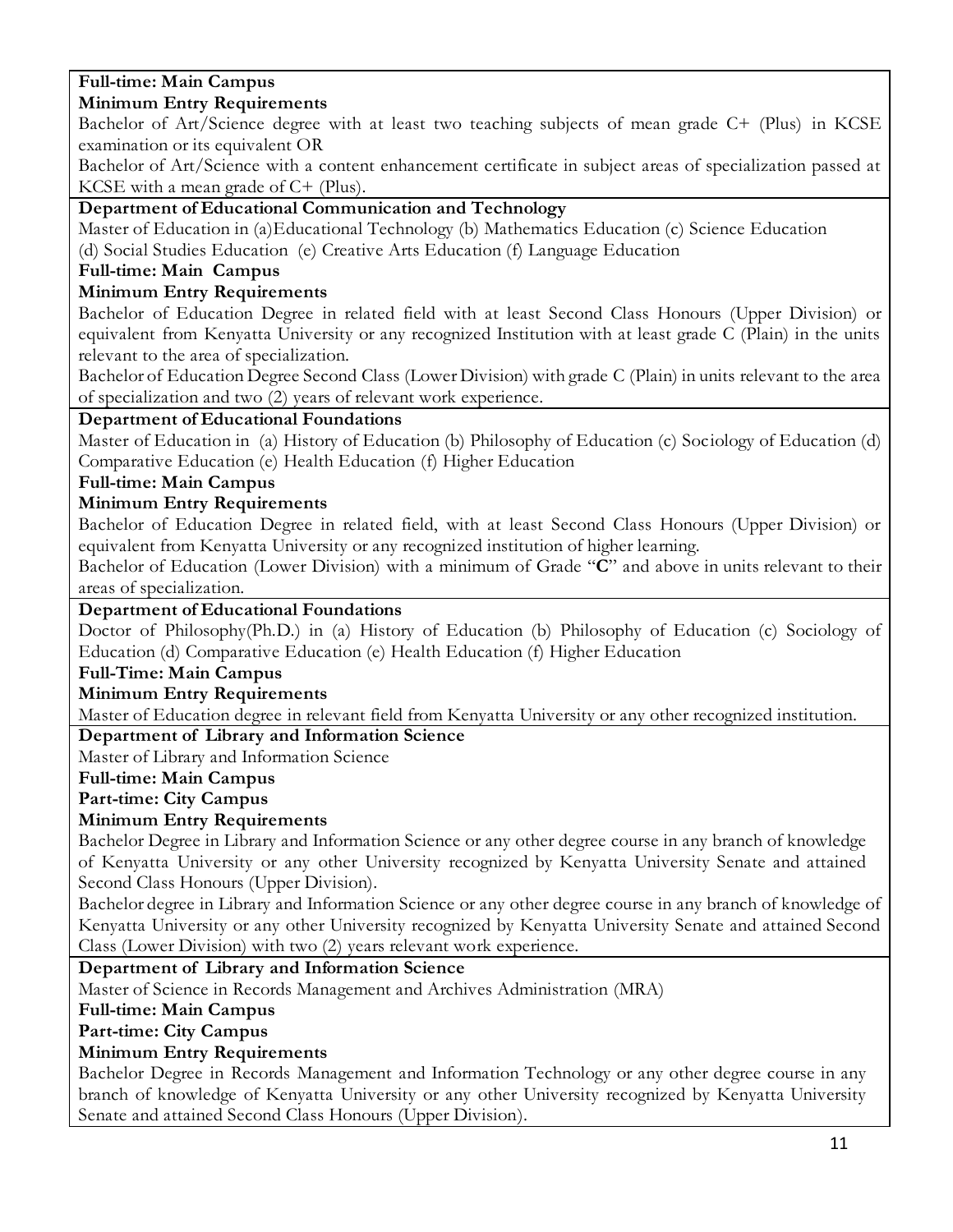Bachelor degree in Records Management and Information Technology or any other degree course in any branch of knowledge of Kenyatta University or any other University recognized by Kenyatta University Senate and attained Second Class (Lower Division) with two (2) years relevant work experience.

#### **Department of Library and Information Science**

Master of Science in Knowledge Management (MSc.KM)

#### **Full-time: Main Campus**

## **Part-time: City Campus**

Bachelor's Degree in Library and Information Science, Records Management and Information Technology or any other degree course in any branch of Knowledge of Kenyatta University or any other University recognized by Kenyatta University Senate and attained Second Class Honours (Upper Division).

Bachelor's Degree in Library and Information Science, Records Management and Information Technology or any other degree course in any branch of Knowledge of Kenyatta University or any other University recognized by Kenyatta University Senate and attained Second Class Honours (Lower Division) with two (2) years relevant work experience.

Bachelor degree in any branch of knowledge with a Second Class Honours (Lower Division) from Kenyatta University or any other degree from a recognized University with relevant postgraduate Diploma.

# **Department of Library and Information Science**

Doctor of Philosophy (Ph. D.) in Information Science

#### **Part-time: City Campus**

#### **Full Time: Main Campus**

#### **Minimum entry requirements**

Master's degree of Kenyatta University in Library and Information Science, Records Management, Knowledge Management and information Technology or any other degree from Kenyatta University or any other university recognized by Kenyatta University Senate.

#### **Department of Early Childhood and Special Needs Education**

Master of Education in Early Childhood Education

**Full time: Main Campus**

#### **Minimum Entry Requirements**

A holder of Bachelor of Education Degree in Early Childhood Education or related field with at least Second Class Honours (Upper Division) or equivalent from Kenyatta University or any recognized Institution.

A holder of Bachelor of Education in Early Childhood Education or related field with at least Second Class (Lower Division) with a mean grade of C (Plain) in units relevant to the area of specialization.

#### **Department of Early Childhood and Special Needs Education**

Master of Education in Special Needs Education

- 1. Hearing Impairments
- 2. Visual impairment
- 3. Emotional and Behavior Disorders
- 4. Gifted and Talented
- 5. Physical and Multiple Disabilities
- 6. Learning Disabilities
- 7. Intellectual Disabilities

# **Full-time: Main Campus**

# **Minimum Entry Requirements**

A holder of Bachelor of Education Degree in related field, with at least Second Class Honours (Upper Division) or equivalent from Kenyatta University or any recognized institution.

A holder of Bachelor of Education Degree Second Class (Lower Division).

#### **Department of Special Needs Education**

Master of Education in Speech and Language Pathology

#### **Full time: Main Campus**

#### **Minimum Entry Requirements**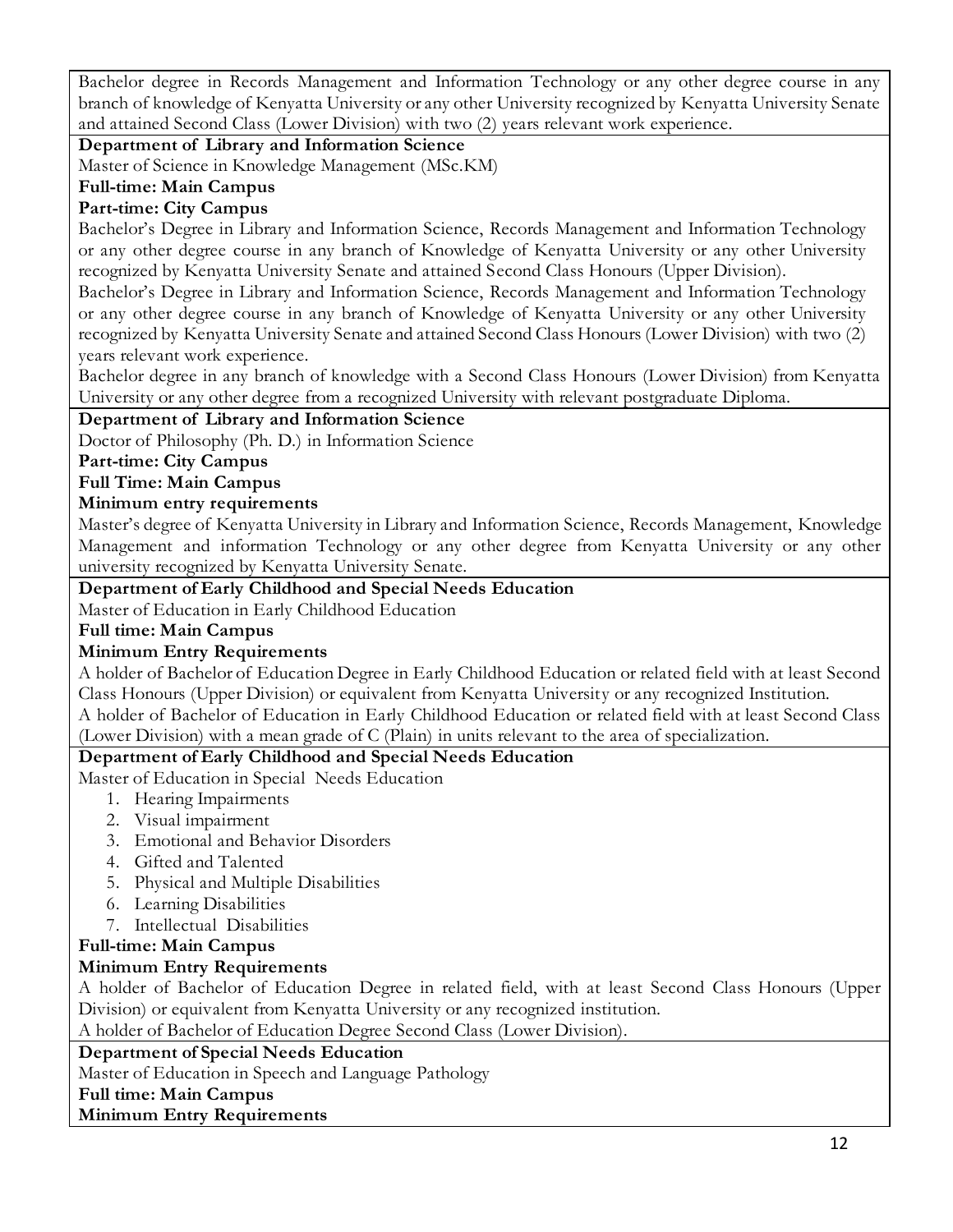13 Bachelor of Education (Special Needs Education) with Second Class Honours (Upper Division) specializing in Hearing Impairment. Bachelor of Education degree, Second Class Honours (Upper Division) subject combinations: English/Literature or Biology Bachelor of Education degree (English and Linguistics) with Second Class Honours (Upper Division) Bachelor's degree in Communication Disorders Bachelor's degree in a Medical or Clinical field Bachelor's degree in Clinical Psychology **Work experience in any of the above fields will be an added advantage Department of Early Childhood and Special Needs Education** Doctor of Philosophy (Ph. D.) in Early Childhood Education **Full-time: Main Campus Minimum Entry Requirements** A holder of Master of Education degree in Early Childhood Education from Kenyatta University or any other recognized institution. A holder of a Master's degree in a related field with experience in Early Childhood Services. **Department of Early Childhood and Special Needs Education** Doctor of Philosophy (Ph. D.) in Special Needs Education **Full-time: Main Campus Minimum Entry Requirements** Master of Education degree in Special Needs Education or its equivalent from Kenyatta University or any other recognized institution. Masters degree in related area with experience in SNE settings. **Department of Educational Psychology** Master of Education in Educational Psychology **Full-time: Main Campus. Part-time: Nakuru, Mombasa, Embu. Minimum Entry Requirements** Bachelor of Education degree in related field, with at least Second Class Honours (Upper Division) from Kenyatta University or any other recognized institution with at least grade C (Plain) in the units relevant to the area of specialization. Bachelor of Education Second Class Honours (Lower Division) with grade C (Plain) in units relevant to the area of specialization and 2(two) years relevant work experience. Bachelor degree with Post Graduate Diploma in Education from Kenyatta University or any other recognized institution. **Department of Educational Psychology** Master of Education in Guidance and Counseling **Full-time: Main Campus Part-time: Nakuru, Mombasa, Embu. Minimum Entry Requirements** Bachelor of Education degree in related field, with at least Second Class Honours (Upper Division) from Kenyatta University or any other recognized institution with at least grade C (Plain) in the units relevant to the area of specialization. Bachelor of Education Second Class Honours (Lower Division) with grade C (Plain) in units relevant to the area of specialization and 2 (two) years relevant work experience. Bachelor degree with Post Graduate Diploma in Education from Kenyatta University or any other recognized institution. **Department of Educational Psychology** Doctor of Philosophy (Ph. D.) in Educational Psychology **Full-time: Main Campus**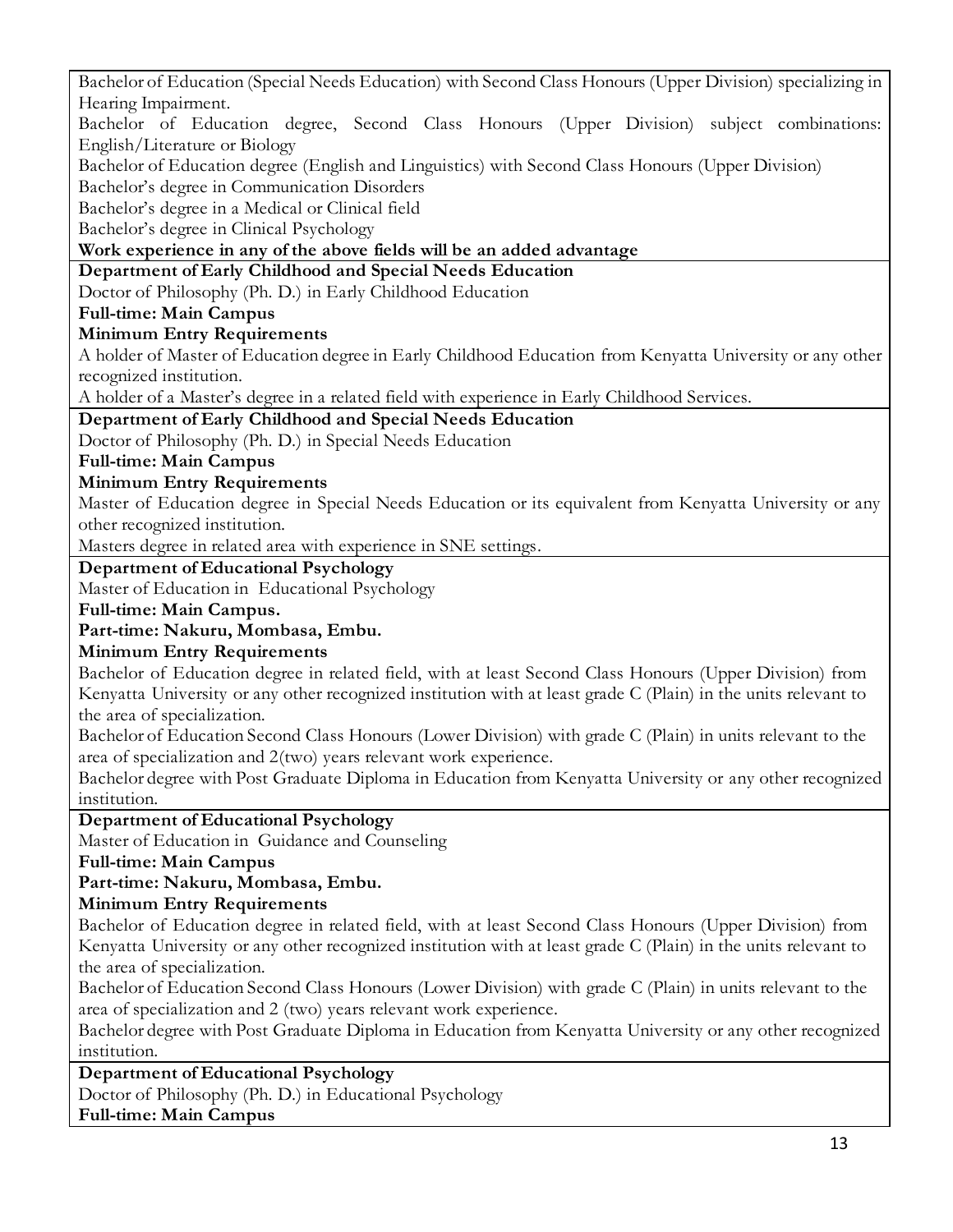#### **Minimum Entry Requirements**

Master of Education degree of Kenyatta University or its equivalent from any other recognized institutions of higher learning.

Must have covered at least (5) units at M.Ed. level in the area of specialization with a B and above Or equivalent grade and must show ability to undertake academic research in the area of specialization.

### **SCHOOL OF ENVIRONMENTAL STUDIES**

#### **Department of Environmental Studies and Community Development**

Master of Environmental Studies (Community Development)

# **Full-time: Main Campus**

## **Part-time: City Campus**

#### **Minimum Entry Requirements**

Holders of bachelor's Degree with at least Second Class Honours (Upper Division) in Environmental Studies and related disciplines such as Geography, Natural Resources Management, Agricultural Sciences, Development Studies, from Kenyatta University or any other recognized University.

Those with Second Class (Lower Division) may be considered on condition that they have two (2) years postgraduation work experience.

#### **Department of Environmental Studies and Community Development**

Doctor of Philosophy (Ph. D.) in Environmental Studies (Community Development)

#### **Full-time :Main Campus**

#### **Minimum Entry Requirements**

Master of Science degree in relevant field of study from Kenyatta University or any other related disciplines such as Development Studies, Natural Resource Management, Agricultural Sciences, Geography from any recognized University.

## **Department of Environmental Science and Education**

Master of Environmental Studies(Climate Change & Sustainability)

**Full Time: Main Campus**

#### **Minimum Entry Requirements**

Bachelor's Degree of at least Second Class Honours (Upper Division), or Equivalent in Environmental Education, Education, Environmental Studies, Forestry, Agriculture, Biophysical sciences and Social sciences from a recognized university.

A holder of a Second Class Honours (Lower Division) degree in the areas mentioned above with evidence of at least two (2) years relevant work experience will be considered

# **Department of Environmental Science and Education**

Master of Science in Environmental Education

#### **Full-time : Main Campus**

#### **Minimum Entry Requirements**

A Bachelor Degree of at least Second Class Honours (Lower Division) or equivalent in Environmental Education, Environmental Studies, Forestry, Biophysical Sciences and Social Sciences from a recognized university.

#### **Department of Environmental Science and Education**

Master of Science in Sustainable Urban Development

#### **Full-time: Main Campus**

#### **Minimum Entry Requirements**

A Holder of a Second Class Honours Degree in the areas mentioned with evidence of at least two (2) years relevant work experience will be considered:

Bachelor of Education Science, Bachelor of Environmental Studies, Bachelor of Science in Environmental Education.

#### **Department of Environmental Science and Education**

Master of Environmental Science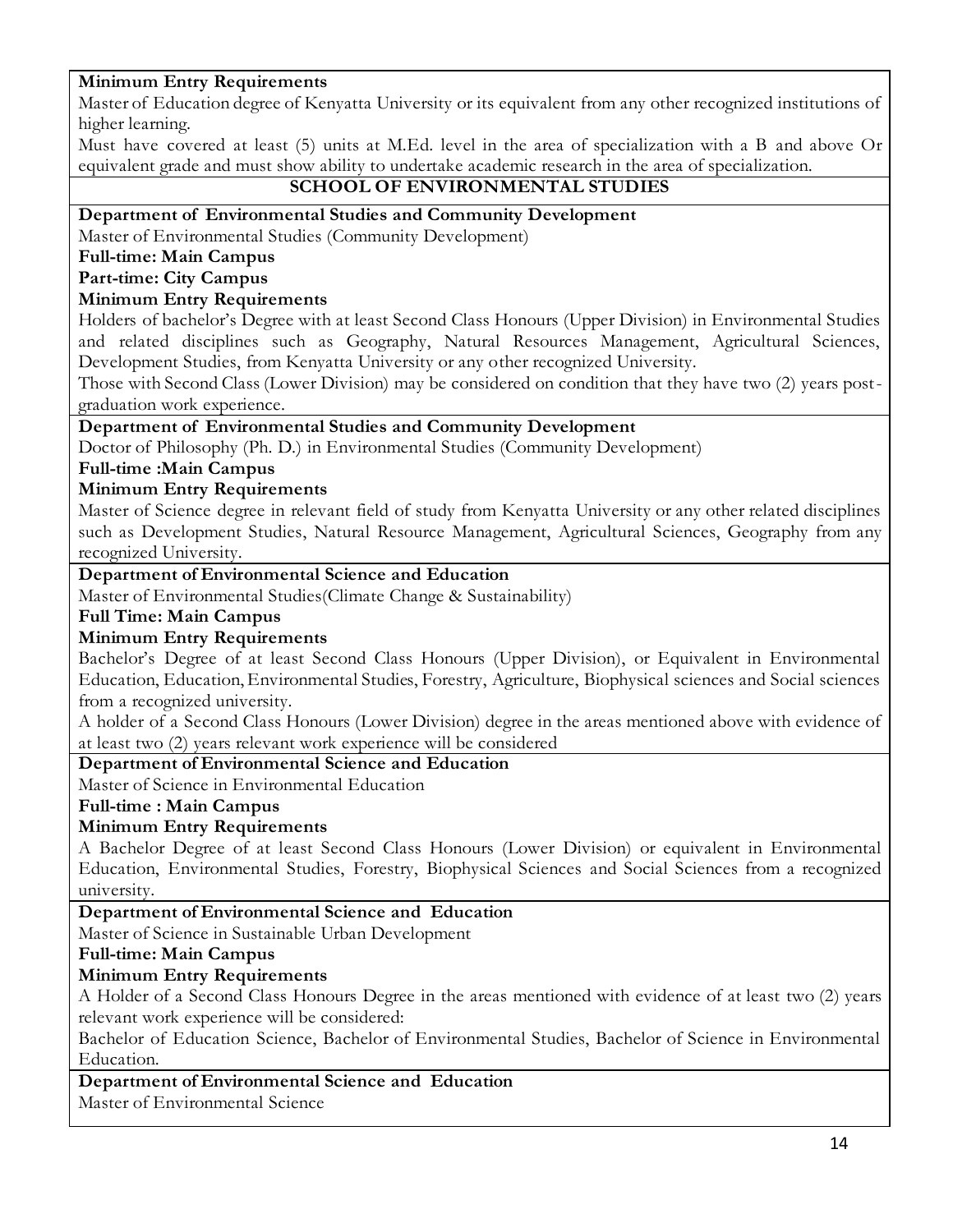#### **Full-time: Main Campus Minimum Entry Requirements**

Bachelor's degree of First Class or Second Class Honors (Upper Division) or their equivalent in Environmental Education, Geography, Geology, Meteorology, Physical Sciences, Biological Sciences, Technology, Agriculture or Engineering.

A holder of Second Class Honors (Lower Division) in the above mentioned disciplines from Kenyatta University or any other recognized University with at least two (2) years research or relevant working experience may be considered.

## **Department of Environmental Science and Education**

Master of Environmental Studies (Agro forestry & Rural Development)

# **Full-time: Main Campus**

# **Minimum Entry Requirements**

Bachelor degree of First Class Honors or Second Class (Upper Division) or their equivalent in Environmental Studies, Forestry, Agriculture, Biological Sciences and Social Sciences from a recognized University.

A holder of Second Class Honors (Lower Division) degree in the above mentioned areas with evidence of research and field experience.

# **Department of Environmental Science and Education**

Doctor of Philosophy (Ph. D.) in Environmental Science

#### **Full-time: Main Campus**

#### **Minimum Entry Requirements**

Master of Science degree in Environmental Studies, Forestry, Agriculture, Geography, Ecology, Biological Sciences, Meteorology, from a recognized University.

# **Department of Environmental Science and Education**

Doctor of Philosophy (Ph. D.) in Environmental Education, Environmental Studies (Climate Change and Sustainability) and Sustainable Urban Development

#### **Full-time : Main Campus**

# **Minimum Entry Requirements**

Master of Environmental Science (Environmental Education)

Master of Environmental Studies(Climate Change and Sustainability)

Master of Science(Sustainable Urban Development ) Or

A Masters degree in a relevant field of study from Kenyatta University or any other recognized University.

# **SCHOOL OF ARCHITECTURE AND THE BUILT ENVIRONMENT**

#### **Department of Spatial and Environmental Planning**

Master of Environmental Planning & Management

#### **Full-time : Main Campus**

**Part-time : City Campus**

# **Minimum Entry Requirements**

Be Holders of Bachelor of Environmental Studies (Planning & Management) or Bachelor of Urban & Regional Planning, or Bachelor of Science/Arts in Geography, Economics, Architecture, Surveying and Photogrammetry, Land Economics, Building Economics, Estate Management, Housing Technology, Engineering, Law, Sociology, Agriculture, Forestry, Wildlife Management, Zoology, Botany with at least Second Class Honours ( Upper Division) degree or equivalent from a recognized University

Those with Second Class Honours (Lower Division) degree with at least two (2) years relevant work experience will be considered.

# **Department of Spatial and Environmental Planning**

Doctor of Philosophy (Ph. D.) in Environmental Planning & Management

#### **Full-time : Main Campus**

# **Minimum Entry Requirements**

Master degree in any relevant discipline from a recognized University and had pursued a relevant programme at undergraduate level and obtained at least Second Class Honours (Upper Division) degree in the following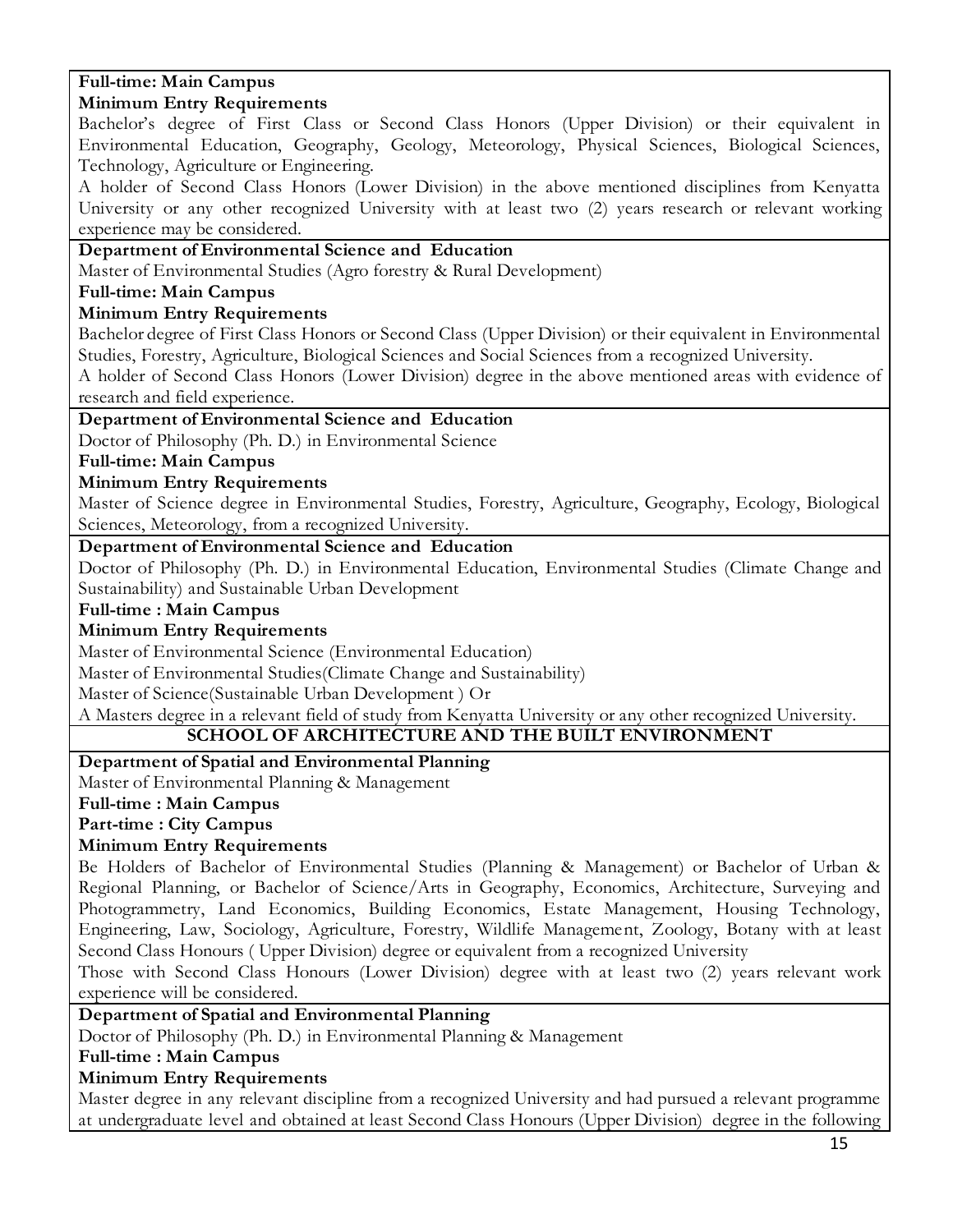areas :

- a) Bachelor of Environmental Planning & Management degree of Kenyatta University or any recognized University with a major in Environmental/urban Rural/Regional Planning & Management (or)
- b) Bachelor of Environmental Studies or BA/B.Sc. in Geography, Economics, Architecture, Surveying and Photogrammetry, Land Economics and Building, Estate Management, Housing Technology, Engineering, Law, Sociology, Agriculture, Forestry and Wildlife, Zoology, Botany or
- c) Is a holder of a Second Class Honours (Lower Division) degree in the fields outlined in (a) and (b) above with two (2) years working experience in a relevant field.

# **SCHOOL OF ECONOMICS**

# **Department of Economic Theory**

Master of Economics

# **Full-time: Main, City Campus**

# **Minimum entry requirements**

At least a Second Class Honours (Upper Division) degree in Economics, Economics and Statistics or Economics and Finance from Kenyatta University or a recognized institution of Comparable status. A holder of Second Class (Lower Division) in the stated disciplines from Kenyatta University or any other recognized University with two (2) years relevant experience OR

Course Duration: 2 years

# **Department of Economic Theory**

Master of Economics (Policy & Management)

**Full-time: Main, City Campus**

# **Minimum entry requirements**

At least a Second Class Honours (Upper Division) degree in Economics, Economics and Statistics or Economics and Finance from Kenyatta University or a recognized institution of Comparable status.

A holder of Second Class (Lower Division) in the stated disciplines from Kenyatta University or any other recognized University with 2 years relevant experience.

Course Duration: 2 years

#### **Department of Econometrics and Statistics**

Master of Economics (Econometrics).

# **Full-time: Main, City Campus**

#### **Minimum Entry Requirements**

At least a Second Class Honours (Upper Division) degree in Economics, Economics and Statistics or Economics and Finance or a relevant social science from Kenyatta University or any other recognized institutions.

A holder of Second Class (Lower Division) degree in the stated disciplines with an average of at least grade C and above in relevant units to their areas of specialization.

#### **Department of Applied Economics**

Master of Economics (Finance)

# **Full-time: Main, City Campus**

# **Minimum entry requirements**

At least a Second Class Honours (Upper Division) degree in Economics, Economics and Statistics or Economics and Finance from Kenyatta University or a recognized institution of Comparable status.

Those with Second Class (Lower Division) may be considered on condition that they have Grade "C" and above in units relevant to their areas of specialization.

Course Duration: 2 years

#### **Department of Applied Economics**

Master of Economics (International Trade and Finance)

**Full-time: Main, City Campus**

**Minimum entry requirements**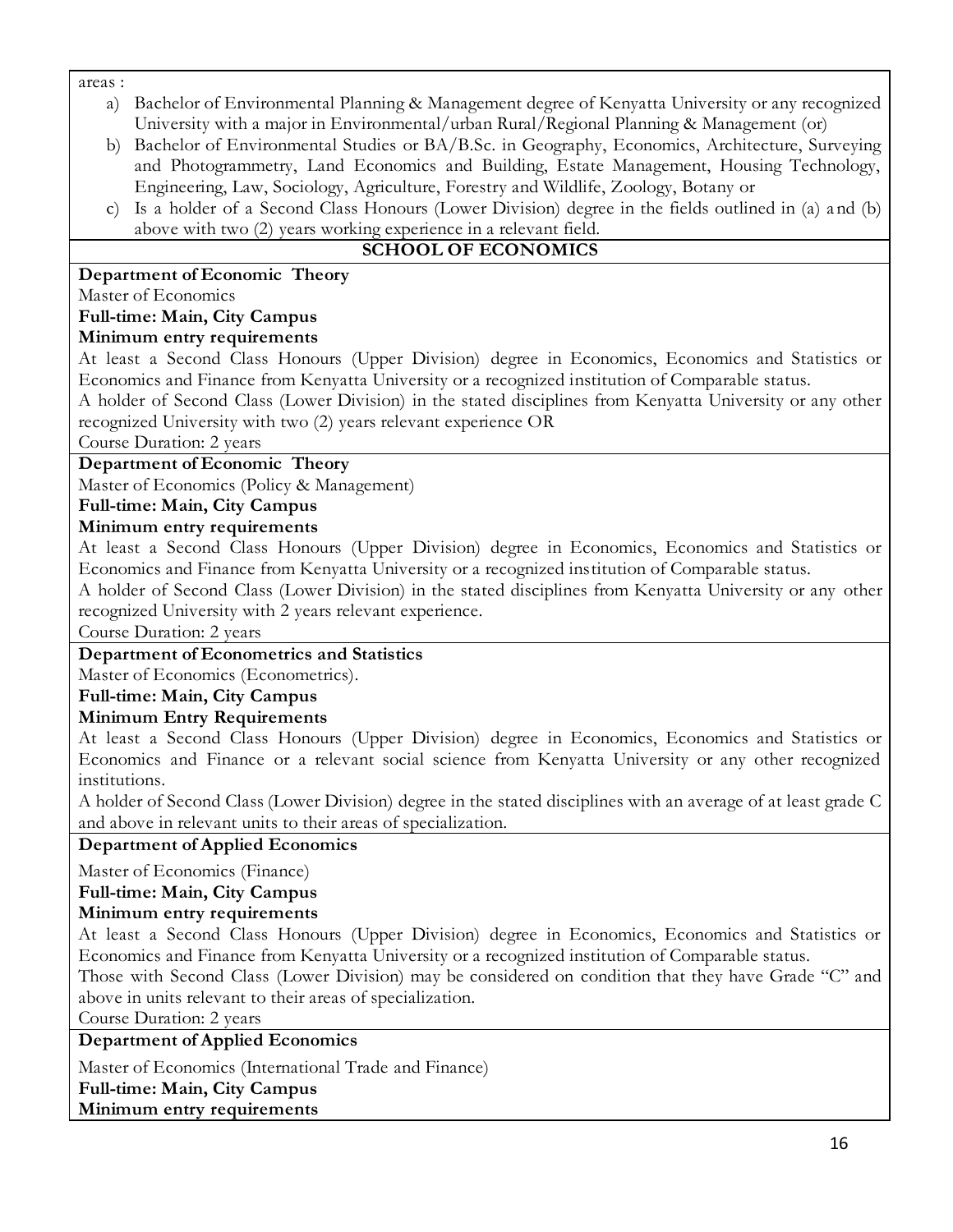At least a Second Class Honours (Upper Division) degree in Economics, Economics and Statistics or Economics and Finance from Kenyatta University or a recognized institution of Comparable status. Those with Second Class (Lower Division) may be considered on condition that they have Grade "C" and

above in units relevant to their areas of specialization.

Course Duration: 2 years

# **Department of Applied Economics**

Master of Economics (Cooperation and Human Development)

# **Full-time: City Campus**

## **Minimum entry requirements**

At least a Second Class Honours (Upper Division) degree in Economics, Economics and Statistics or Economics and Finance from Kenyatta University or a recognized institution of Comparable status.

Those with Second Class (Lower Division) may be considered on condition that they have Grade "C" and above in units relevant to their areas of specialization OR

A holder of at least Lower Second Class Bachelor's degree in any other discipline, with relevant work experience, with no economics and statistics background, after successful completion of Bridging course for the programme.

Course Duration: 2 years

# **Department of Applied Economics**

Doctor of Philosophy (Ph.D.) in Economics

# **Full-time: City Campus**

# **Minimum entry requirements**

Master's Degree in Economics from Kenyatta University or from another institution of comparable status. The Masters degree must be based on coursework, examination and research project or coursework, examination and thesis.

Furthermore, the Masters coursework must include the following three core courses: Micro Economic Theory, Macro Economic Theory and Quantitative Methods.

# **SCHOOL OF BUSINESS**

#### **Department of Business Administration**

Master of Business Administration (MBA)with areas of Specialization in: (a) Human Resource Management (b) Entrepreneurship (c)Marketing (d)Finance (e) Procurement and Supply Chain Management (f) Strategic Management (g) Management Information Systems (h) Project Management (i) Accounting

#### **Full-time: Main Campus**

# **Part-time: Main, Nakuru, Mombasa and City Campus**

#### **Minimum Entry Requirements**

A holder of bachelor's Degree with at least Second Class Honours (Upper Division) or equivalent from Kenyatta University or any other recognized university.

A holder of a Lower Second Class degree of Kenyatta University or any other recognized university with proven ability in research, administration or management.

A holder of a degree of Kenyatta University or any other recognized university plus relevant full professional qualification certificate.

# **Department of Accounting and Finance**

Master of Science (Finance)

# **Part-time: City and Nakuru Campus**

# **Minimum Entry Requirements**

A holder of a Bachelor's degree with at least an Upper Second Class Honours degree of Kenyatta University or any other recognized university.

A holder of a Lower Second Class degree of Kenyatta University or any other recognized university with proven ability in research, administration or management.

#### **Department of Business Administration**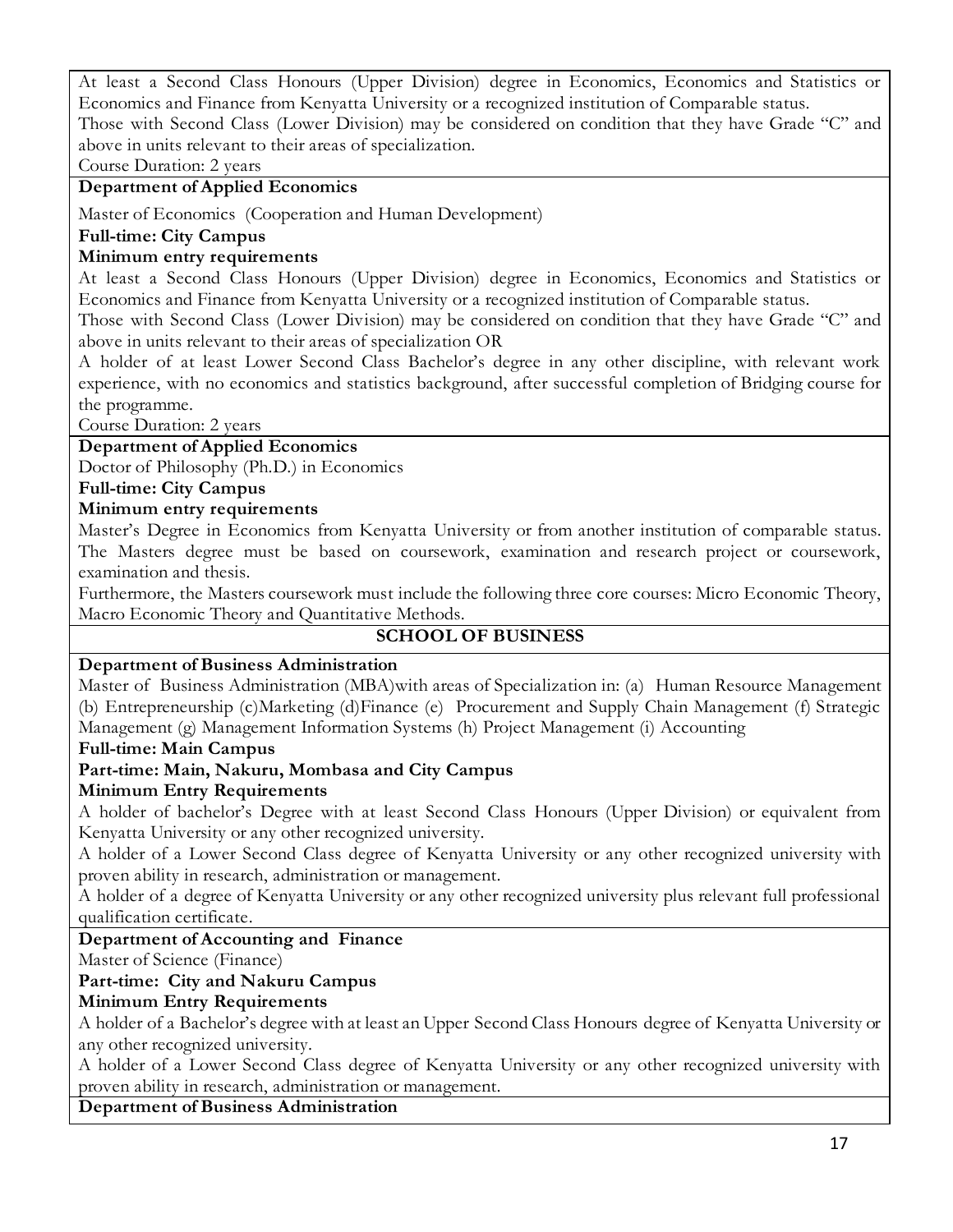Master of Science in (a) Marketing (b) Human Resource Management (c) Entrepreneurship **Part-time: City and Nakuru Campus**

# **Minimum Entry Requirements**

A holder of a Bachelor's degree with at least an Upper Second Class Honours degree of Kenyatta University or any other recognized university.

A holder of a Lower Second Class degree of Kenyatta University or any other recognized university with proven ability in research, administration or management.

#### **Department of Management Science**

Master of Project Monitoring & Evaluation

#### **Part-time: City Campus**

#### **Minimum Entry Requirements**

A holder of a Bachelor's degree with at least an Upper Second Class Honours degree of Kenyatta University or any other recognized university.

A holder of a Lower Second Class Bachelor's degree of Kenyatta University or any other recognized university with proven ability in research, administration or management.

A holder of a Bachelor's degree of Kenyatta University or any other recognized university plus full professional qualification certificate.

#### **Department of Business Administration**

Doctor of Philosophy (Ph.D.) in Business Administration- areas of Specialization in: (a) Human Resource Management (b) Entrepreneurship Management (c)Marketing Management (d)Finance (e) Management Science (f) Strategic Management (g) Management Information Systems (h) Project Management (i) Accounting (j) Actuarial Science and Insurance Option

#### **Part-time: City Campus**

#### **Minimum entry requirements**

A holder of a non- executive Master's degree in Business from Kenyatta University or any other institution recognized by Kenyatta University Senate.

A holder of a Master's degree from Kenyatta University in areas of specialization relevant to disciplines in the School of Business or any other institution recognized by the Kenyatta University Senate.

#### **SCHOOL OF PUBLIC HEALTH AND APPLIED HUMAN SCIENCES**

#### **Department of Community Health and Epidemiology**

Master of Public Health in (a) Epidemiology and Disease Control. (b) Monitoring and Evaluation

#### **Full-time: Main Campus**

#### **Part-time: Mombasa, City and Nakuru Campus**

#### **Minimum Entry Requirements**

The candidate must be holders of the following:

A holder of a first degree in the following fields: Medicine (MBCHB), Nursing (BSc.N), Pharmacy (B.Pharm) &Dentistry (BDS).

A Holder of a First Class or Second Class Honours (Upper Division) degree in the following health related fields: Environmental Health, Community Health/Nutrition and Health Management, Public Health.

A holders of Second Class (Lower Division) in the above discipline with a post qualification experience in a health related field subject to availability of space.

#### **Department of Community Health and Epidemiology**

Doctor of Philosophy (Ph. D.) in Public Health

**Full-time: Main Campus**

#### **Minimum Entry Requirements**

The candidates must have a Master of Public Health (MPH) from a recognized University.

#### **Department of Health Management and Informatics**

Master of Science in (a) Health Information Management( MSc HIM) (b) Health Management (MSc HM) **Part-Time: City Campus**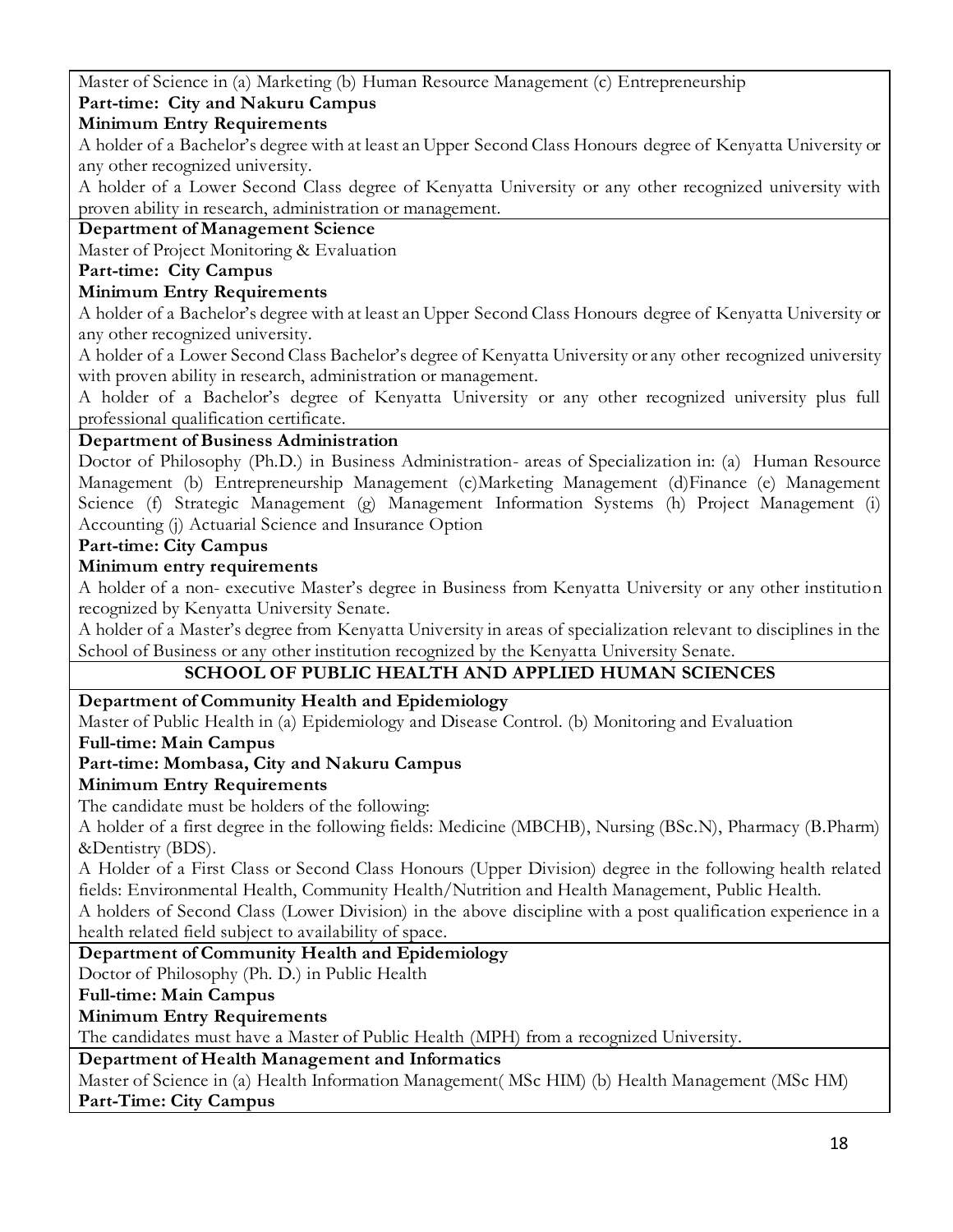#### **Minimum Entry Requirements**

The common regulations for all Masters degree in the University shall apply.

A holder of a first degree in the following fields; Medicine, Veterinary Medicine, Nursing, Pharmacy and Dentistry.

A holder of a first degree, First Class Honours or Second Class Honours (Upper Division) in any of the following fields: Environmental Health, Community Health, Nutrition, Psychology, Information Science, Economics, Business Administration, Commerce, Community Development, Public Administration, Law and Human Resource Management.

A holder of a first degree Second Class (Lower Division) in the above disciplines with a minimum of two years post qualification experience in health related field.

A holder of a first degree with a health related Post Graduate Diploma of Kenyatta University or any other recognized with at least two years post qualification experience.

#### **Condition for foreign students:** The common University requirements for foreign students shall apply.

**Department of Environmental and Occupational Health**

Master of Science in Occupational Health and Safety

#### **Part-time: City Campus**

#### **Minimum Entry Requirements**

A holder of Bachelor degree in Occupational, Environmental Nutrition or any Health or Medical related degree: Environmental Studies; Bachelor of Arts or Science or Education (arts or science), or equivalent who has studied any of the following subjects up to degree level: Environmental Education, Geography, Botany/zoology, Chemistry, Technology, Agriculture, Engineering, with at least upper Second Class Honours of Kenyatta University or any other recognized University. **OR**

A holder of any of the above degree but with Second Class Honours Lower division with minimum two (2) years work experience.

#### **Department of Environmental and Occupational Health**

Master of Science in Environmental Health

**Part-time: City Campus**

#### **Minimum Entry Requirements**

A holder of Bachelor degree in Occupational, or any Health or Medical related degree: Environmental Studies; Bachelor of Arts or Science or Education (arts or science), or equivalent who has studied any of the following subjects up to degree level: Environmental Education, Geography, Botany/zoology, Chemistry, Technology, Agriculture, Engineering, with at least upper Second Class Honours of Kenyatta University or any other recognized University. **OR** A holder of any of the above degree but with Second Class Honours Lower division with minimum two (2) years' work experience.

#### **Department of Environmental and Occupational Health**

Master of Science in Water Supply and Sanitation (M.Sc. WATSAN)

**Part-time: City Campus**

#### **Minimum Entry Requirements**

A holder of Bachelor degree in Occupational, Environmental or any Health or Medical related degree: Environmental Studies, Bachelor of Arts or Science or Education (arts or science), or equivalent or who has studied any of the following subjects up to degree level: Environmental Education, Geography, Botany/Zoology, Chemistry, Technology, Agriculture, Engineering, with at least upper Second Class Honours of Kenyatta University or any other recognized University. **OR**

A holder of any of the above degree but with Second Class Honours Lower division with minimum two (2) years' work experience.

**Department of Food, Nutrition and Dietetics** 

Master of Science in Food, Nutrition and Dietetics

**Full-time: Main Campus**

**Part-time: City Campus**

**Minimum Entry Requirements**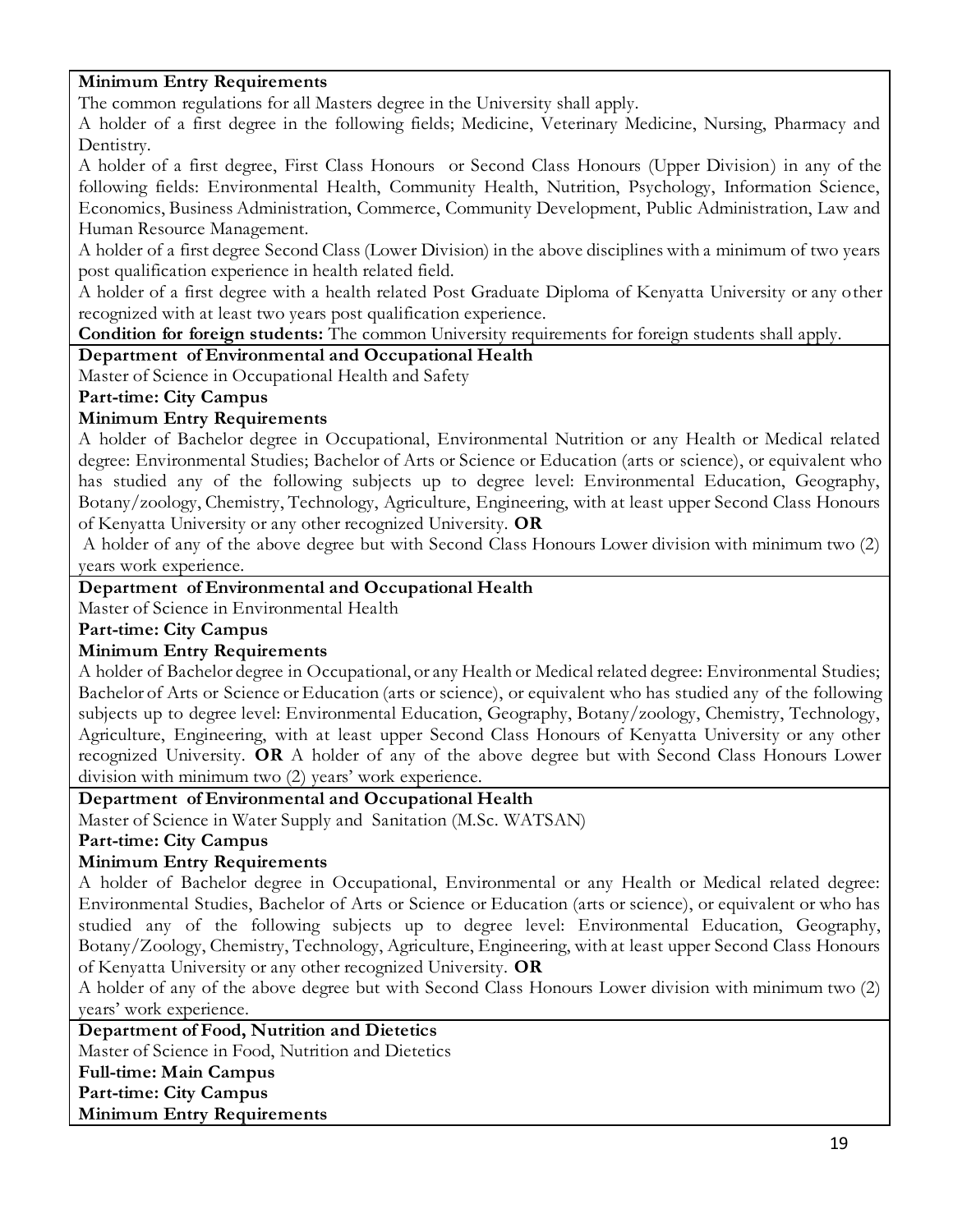Bachelor of Science in Food, Nutrition & Dietetics, Community Nutrition, Clinical Nutrition and Dietetics with at least Second Class Honours(Upper Division), Bachelor of Education degree with a major in Food, Nutrition and Dietetics. Holder of Postgraduate Diploma in Nutrition from a recognized institution. Those with Second Class (Lower Division) may be considered on condition that they have grade C and above in units relevant to their areas of specialization.

**Department of Foods Nutrition and Dietetics**

Doctor of Philosophy (Ph. D.) in Food, Nutrition and Dietetics

**Full-time: Main Campus**

**Minimum Entry Requirements**

Master's Degree in Food, Nutrition and Dietetics from recognized institution.

#### **Department of Population, Reproductive Health and Community Resource Management**

Master of Science (Community Resource Management)

**Full-time: Main Campus**

**Part-time: City Campus**

#### **Minimum Entry Requirements**

Holders of at least Second Class Honours (Upper Division) Degree in Community Resource Management, Family & Consumer Science, Home Economics or any other related field of study.

Holders of a Second Class (Lower Division) with two (2) years relevant experience.

**Department of Population, Reproductive Health and Community Resource Management** 

Doctor of Philosophy (Ph. D.) in Community Resource Management

**Full-time: Main Campus**

#### **Minimum Entry Requirements**

Holders of Master's degree in Community Resource Management or any other Master's degree from Kenyatta University or any other recognized institutions.

**Department of Population, Reproductive Health and Community Resource Management** 

Master of Public Health (M.P.H) in Reproductive Health

**Part-time: City Campus**

#### **Minimum Entry Requirements**

A holder of Bachelor degree in Medicine, Veterinary Medicine, Nursing, Nutrition and Dietetics, Pharmacy, Dentistry or Bachelor's Degree with at least Upper Second Honours in a health related field: Environmental Health, Population Health and Community Health among others. Those with Second Class Honours (Lower Division) in the above fields and at least two (2) years relevant work experience in a health related field will be considered in exceptional cases.

#### **Department of Population, Reproductive Health and Community Resource Management**

Doctor of Philosophy (Ph. D.) in Reproductive Health

**Full-time: Main Campus**

#### **Minimum Entry Requirements**

Bachelors and Masters degree in a relevant discipline

A holder of a Master's degree in the following fields: Master of Public health in the following areas Reproductive health, Epidemiology, Health Management, Master in Medicine, or Population health, nursing among other health sciences related courses.

#### **Department of Physical Education, Exercise and Sports Science**

Master of Science in Physical Education

**Full time: Main Campus**

#### **Minimum Entry Requirements**

Bachelor's Degree with at least Second Class Honours (Lower Division) in Physical Education, Sport/Exercise Science or Recreation Management from a recognized and accredited University Or Post Graduate Diploma in Physical Education from Kenyatta University or any other recognized University may be considered.

#### **Department of Physical Education, Exercise and Sports Science**

Master of Science in Exercise and Sports Science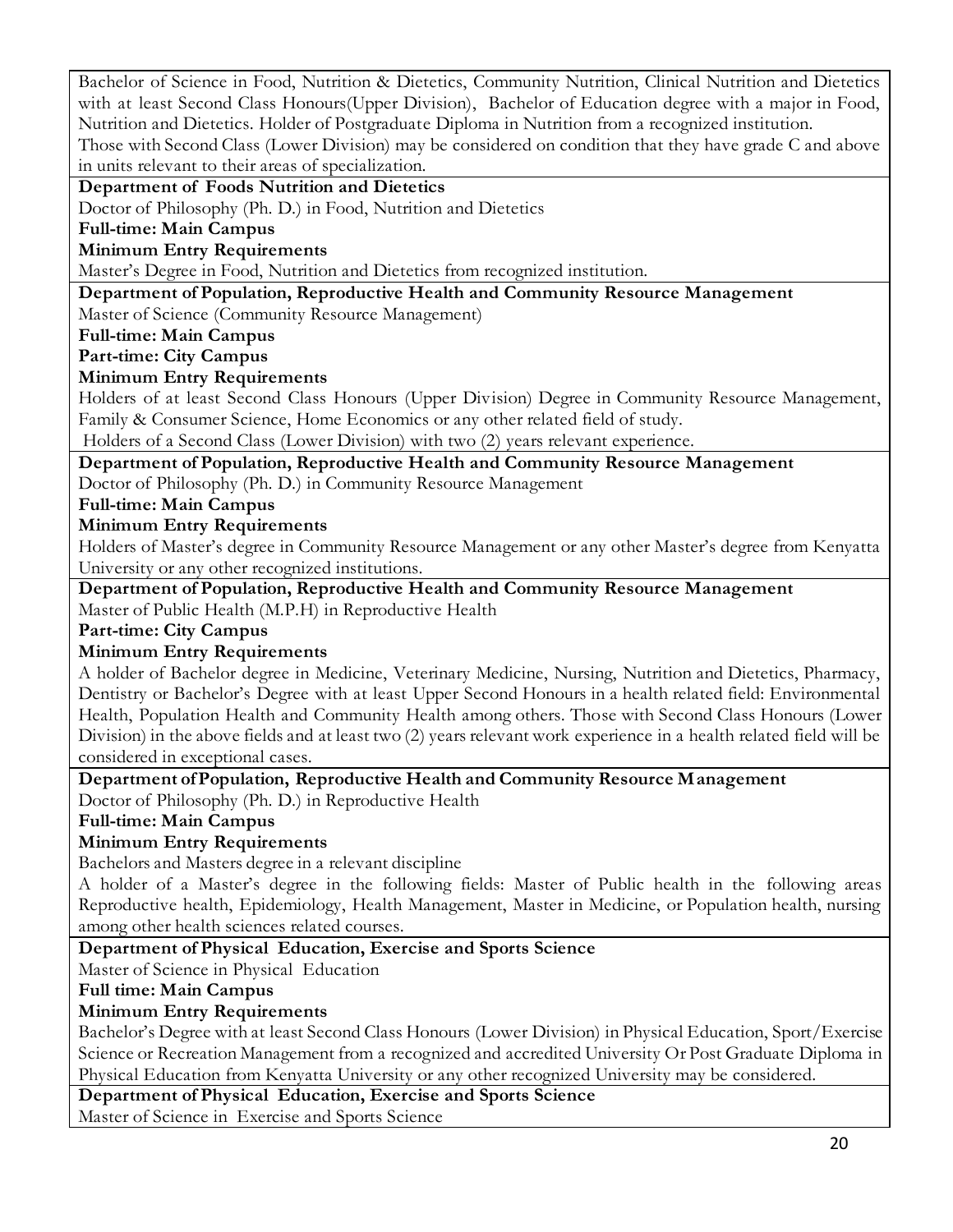#### **Full time: Main Campus Minimum Entry Requirements**

A holder of at least Lower Division Second Class Bachelor's degree or its equivalent in a relevant discipline shall be considered. Graduates of B.Ed. Physical Education, B.Sc. Exercise and Sports Science or BSc Recreation and Sports Management as well as those in related fields such as Medicine, Nursing, Nutrition and Special Education shall be considered. Holders of a relevant Post Graduate Diploma in Sports Administration and Management of Kenyatta University or any other recognized University shall be eligible for admissions while holders of a Post Graduate Diploma in related disciplines may also be considered.

#### **Department of Physical Education, Exercise and Sports Science**

Doctor of Philosophy (Ph. D.) in Physical Education

#### **Full time : Main Campus**

#### **Minimum Entry Requirements**

Master degree in Physical Education or its equivalent from a recognized university. Masters of Science (Exercise & Sports Science) or Masters of Science (Leisure and Recreation Management) who also have a Bachelor's degree in Physical Education or Post Graduate Diploma in Education may be considered.

#### **Department of Physical Education, Exercise and Sports Science**

#### **Postgraduate Diploma in Physical Education**

**Full-time: Main Campus**

#### **Minimum Entry Requirements**

Bachelor of Education with at least Second Class Honours (Lower Division) or its equivalent from a recognized University. Applicants with any other Bachelors degree and a Postgraduate Diploma in Education may be considered.

#### **Department of Physical Education, Exercise and Sports Science**

Doctor of Philosophy in Exercise and Sports Science

#### **Full-time: Main Campus**

#### **Minimum Entry Requirements**

Master degree in Exercise Science/Kinesiology/Sports Medicine/Medicine/Biomedical Science or its equivalent from a recognized university.

#### **SCHOOL OF CREATIVE AND PERFORMING ARTS, FILM AND MEDIA STUDIES**

#### **Department of Communication, Media, Film and Theatre Studies**

Master of Arts (Film and Theatre Arts)

# **Full-time: Main (Ruiru) Campus**

# **Minimum Entry Requirements**

Bachelor of Arts Degree in Theatre Arts and Film Technology, Journalism or Mass Communication or equivalent with at least Second Class Honours (Upper Division) from a recognized University, plus a Certificate or Diploma, those with Second Class Honours (Lower Division) may be considered on condition that they have Grade "C" and above in units relevant to their areas of specialization, Or in Theatre Arts and Film Technology.

#### **Department of Communication, Media, Film and Theatre Studies**

Master in Communication and Media Studies

#### **Full-time: Main (Ruiru) Campus**

#### **Minimum Entry Requirements**

Bachelor of Arts Degree in Theatre Arts and Film Technology, Journalism or Mass Communication or equivalent with at least Second Class Honours (Upper Division) from a recognized University, plus a Certificate or Diploma, those with Second Class Honours (Lower Division) may be considered on condition that they have Grade "C" and above in units relevant to their areas of specialization, Or in Theatre Arts and Film Technology.

**Department of Communication, Media, Film and Theatre Studies** Doctor of Philosophy (Ph. D.) in Film and Theatre Arts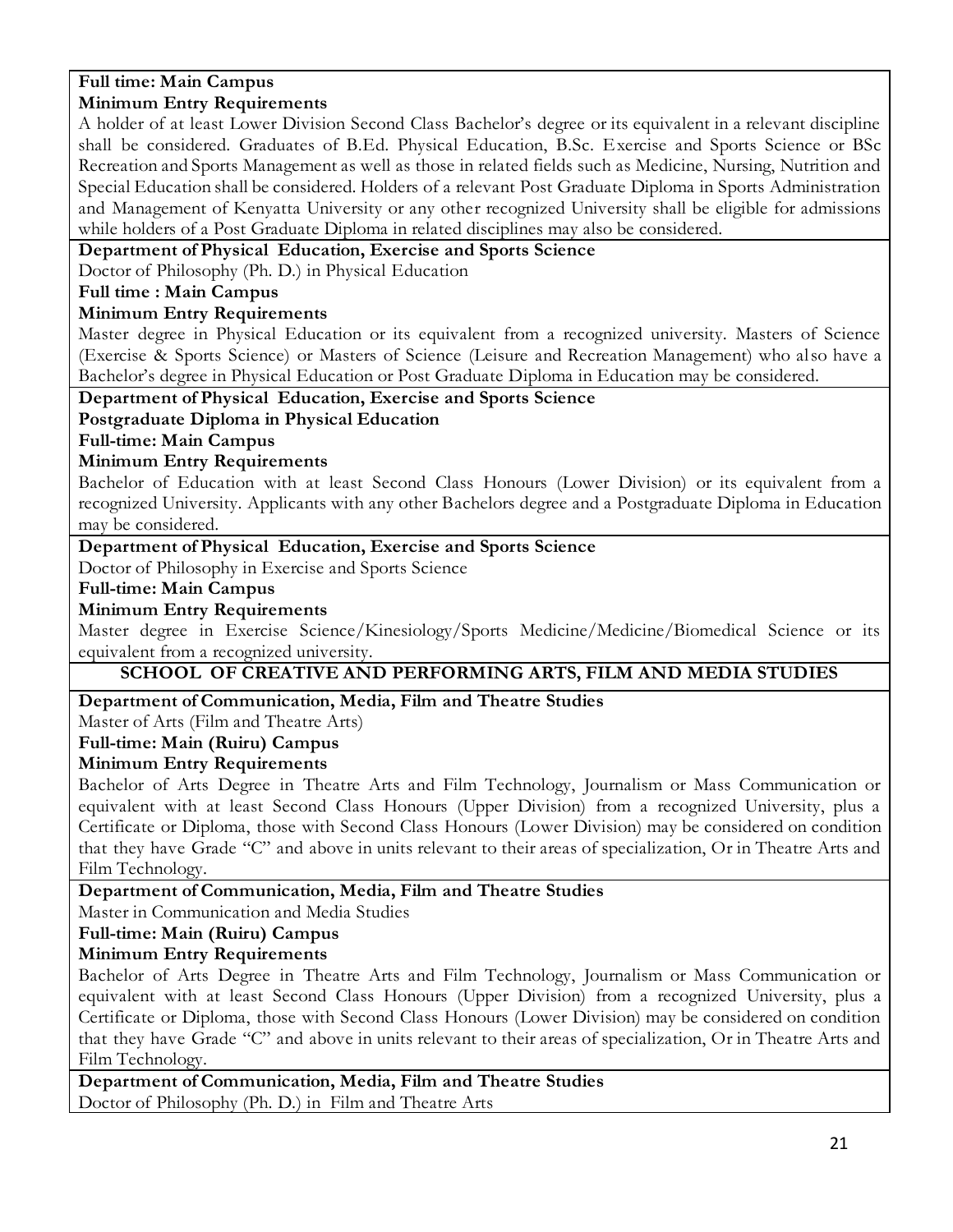# **Full-time: Main (Ruiru) Campus**

#### **Minimum Entry Requirements**

A holder of Masters of Arts in Theatre Arts and/ or film Technology and/ or Mass Communication from a recognized University.

# **Department of Communication, Media, Film and Theatre Studies**

Doctor of Philosophy (Ph. D.) in Communication and Media Studies

#### **Full-time: Main (Ruiru) Campus**

#### **Minimum Entry Requirements**

A holder of Master of Arts in Communication and /or Media Studies and / or Journalism and/ or Theatre Arts and/ or Film Technology from a recognized University.

#### **Department of Music and Dance**

Master of Music Education(MME)

#### **Full-time: Main Campus**

#### **Minimum Entry Requirements**

Candidates of Master of Music Education degree must be holders of Bachelor of Education degree, a Bachelor of Music degree (BMUS) or any first degree, with a postgraduate Diploma in Music Education.

Those with Second Class (Lower Division) may be considered on condition that they have a grade C and above in units relevant to their area of specialization

**Department of Music and Dance**<br>Master of (a) Musical Arts (Performance) (b) Musical Arts (Composition) (c) African Music (d) Ethnomusicology

#### **Full-time: Main Campus**

#### **Minimum Entry Requirements**

Candidates must be holders of a first degree in Music, or a first degree in any other discipline with a postgraduate Diploma in Music, specializing in area of choice: For the Masters of Music (Performance), candidates will go through an audition at the department which will consist of performing, contrasting pieces on one major and one minor instrument, as well as demonstrate proficiency in sight reading and aural recognition.

#### **Department of Music and Dance**

Doctor of Philosophy (Ph. D.) in African Music, Ethnomusicology or musicology

#### **Full-time: Main Campus**

#### **Minimum Entry Requirements**

Candidates must be holders of Master of Arts or Master of Music in Music Performance of Kenyatta University, or an international equivalent. The Ph.D. Performance will last a minimum of 3 years.

Candidates for PhD in Performance degree will be expected to investigate an approved issue regarding performance. Annual recitals and seminar papers will be used to gauge the candidate's progress. This will culminate in a thesis and a recital in which the issues raised in the thesis are demonstrated.

#### **Department of Music and Dance**

Doctor of Philosophy (Ph. D.) in Music Education

# **Full-time: Main Campus**

#### **Minimum Entry Requirements**

Holders of degree of Master of Music Education of Kenyatta University or any other recognized institution of higher learning.

Holders of degree of Masters of Education with Music of Kenyatta University or any other recognized institution of higher learning and two (2) years' experience in Teaching or Research. Candidates for the Ph.D. in Music Education will select a problem with the approval of their supervisors, the department and the School of Creative And Performing Arts, Film And Media Studies for investigation. Upon approval of their research proposal, they shall embark on data collecting, analysis and synthesis, culminating a thesis. All other requirements of the School of Creative And Performing Arts, Film And Media Studies will apply.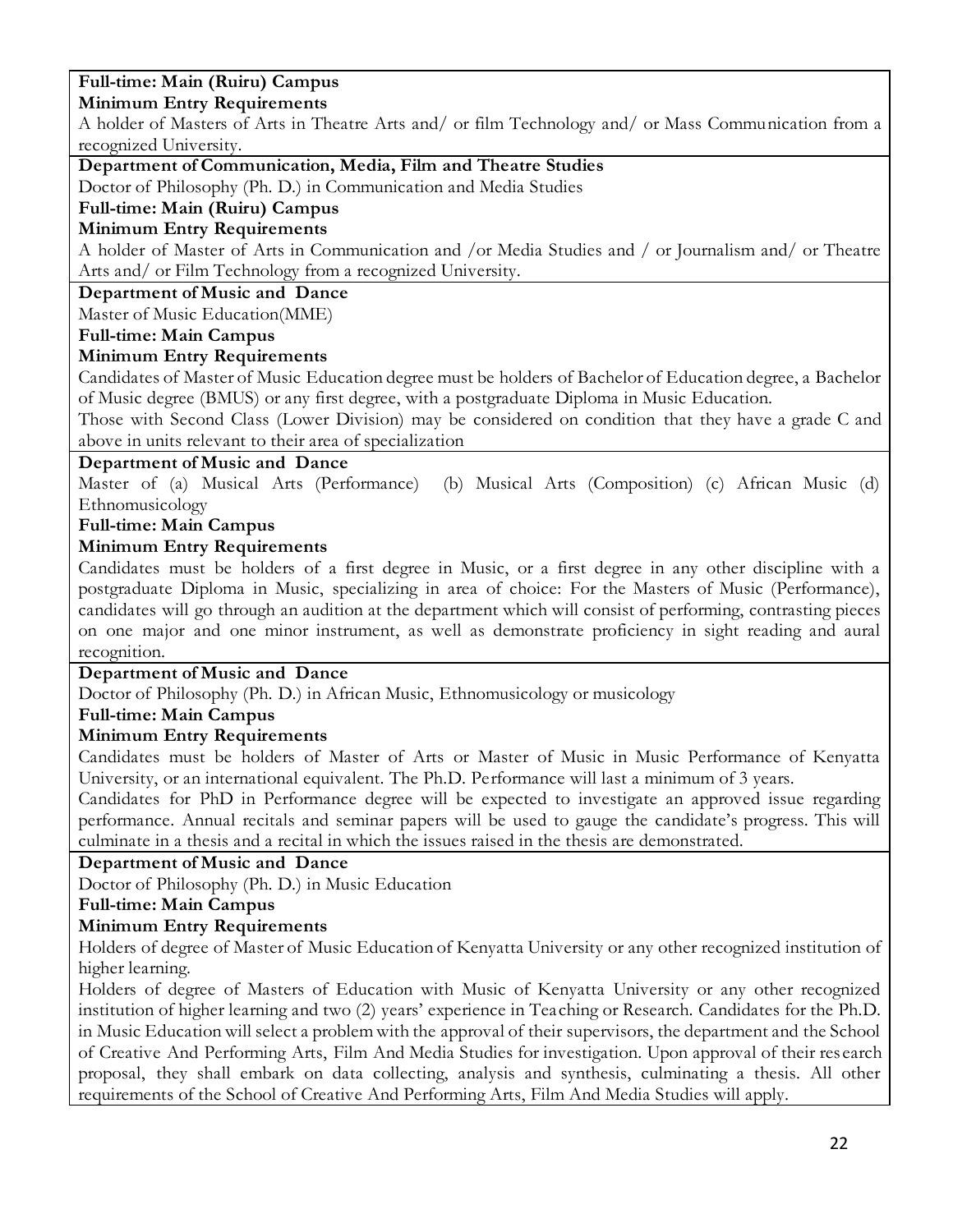# **Department of Music and Dance**

Doctor of Philosophy (Ph. D.) in Musical Arts

# **Full-time: Main Campus**

# **Minimum Entry Requirements**

Holders of degree of Master of Musical Arts from Kenyatta University or any other institution.

Holders of degree of Master of Arts in Musical Performance with extensive performance record for the performance degree, or Master of Arts in Musical Composition with a record of composing for various ensembles for the composition degree from Kenyatta University or any other recognized institution of higher learning.

# **Department of Fine Art & Design**

Master of Arts in Fine Art

**Full-time : Main Campus**

# **Minimum Entry Requirements**

Bachelor of Education or Bachelor of Arts with specialization in Fine Art or Art and Design with at least Second Class (Upper Division) Honours from Kenyatta University or its equivalent. Applicants should have an average minimum grade "B" in the interested area of specialization **OR** Those with Second Class (Lower Division) Honours degree with at least two (2) years relevant work experience will be considered. Applicants should have an average minimum grade "B" in the interested area of specialization.

Areas of Specialization: Graphic Design, Fabric Design, Ceramics, Painting, Textile Weaving, Sculpture, Multimedia Crafts, Printmaking, Art History.

# **Department of Fine Art & Design**

Doctor of Philosophy (Ph. D.) in Fine Art & Design (Thesis only)

#### **Full-time : Main Campus**

#### **Minimum Entry Requirement**

Master's degree in relevant area of study in Fine Art from a recognized University.

# **Department of Fashion Design and Marketing**

Master of Science in Fashion Design & Marketing

#### **Full-time : Main Campus**

# **Minimum Entry Requirement**

A holder of First Class or Upper Second Class Bachelor of Science in Fashion Design and Marketing or Textile Science and Design or Bachelor of Science in Textiles, Clothing or Fine Art which has bias in textiles or its equivalent from a recognized university. A holder of First Class or Upper Second Class Bachelor of Education (Home Economics or Home Science). A holder of Lower Second Class Bachelor of Science in Fashion Design and Marketing or Textile Science and Design, Textiles, Clothing or Fine Art which has a bias in textiles or Bachelor of Education (Home Economics or Home Science) or its equivalent from a recognized university.

# **Department of Fashion Design and Marketing**

Doctor of Philosophy (Ph. D.) in Fashion Design and Marketing

**Full-time : Main Campus**

# **Minimum Entry Requirement**

Master's degree in relevant area of study from Kenyatta University or any other recognized University.

# **SCHOOL OF HOSPITALITY , TOURISM AND LEISURE STUDIES**

# **Department of Hospitality and Tourism Management**

Master of Science in Hospitality Management

**Full Time: Main Campus**

# **Minimum Entry Requirements**

A holder of Bachelor of Science (Upper Second Class and above) degree in Hospitality and Tourism Management and related fields.

A holder of Bachelor of Science (Lower Second) in Hospitality and Tourism Management and related field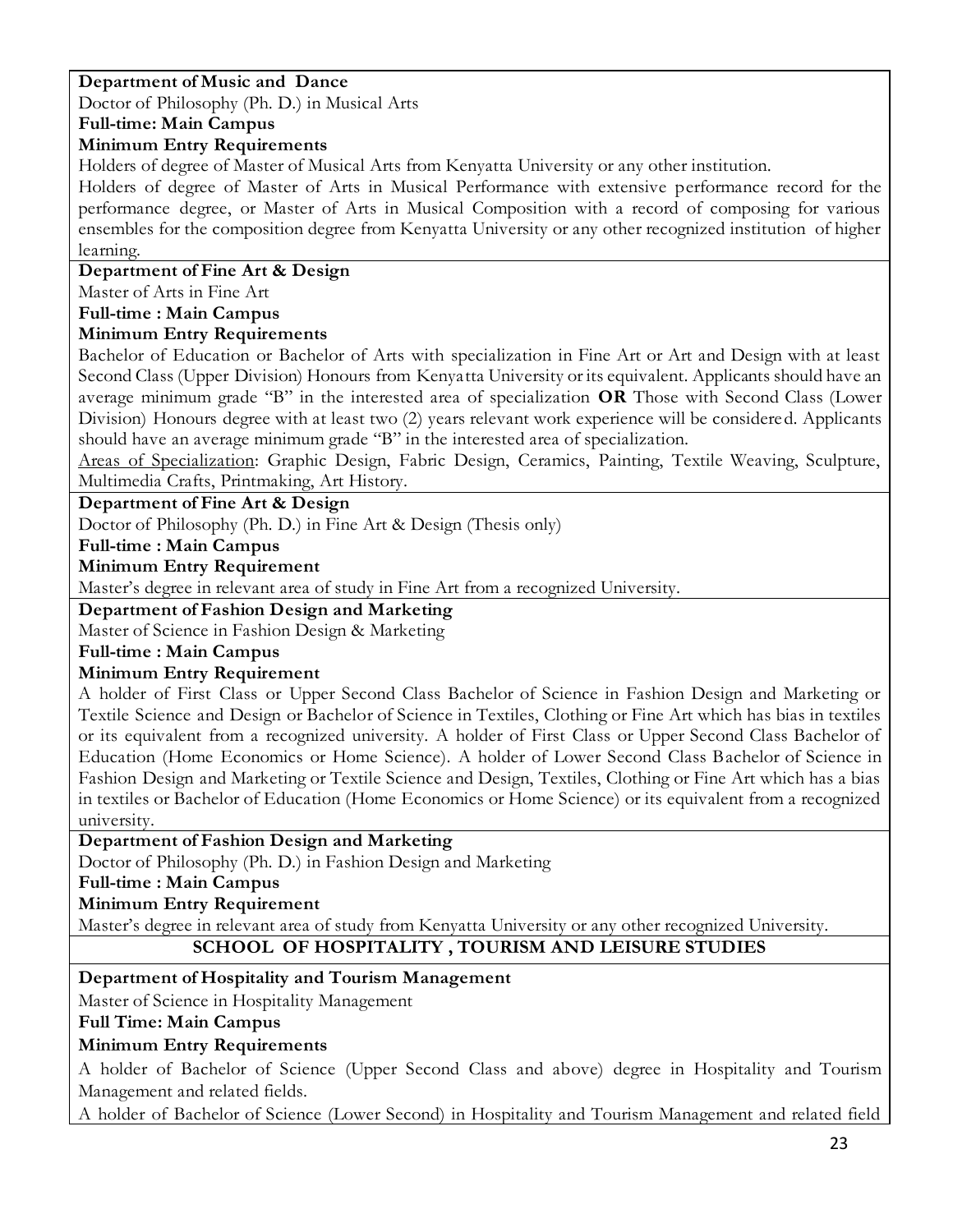with at least three (3) years relevant working experience.

**Duration: 2 years**

# **Department of Hospitality and Tourism Management**

Master of Science in Tourism Management

**Full Time: Main Campus**

# **Minimum Entry Requirements**

A holder of Bachelor of Science (Upper Second Class and above) degree inhospitality and Tourism Management and related fields.

A holder of Bachelor of Science (Lower Second) in Hospitality and Tourism Management and related field with at least three (3) years relevant working experience.

#### **Duration: 2 years**

# **Department of Hospitality and Tourism Management**

Doctor of Philosophy (Ph. D.) in Tourism Management

#### **Full Time: Main Campus**

# **Minimum Entry Requirements**

Master of Science in Tourism Management or Hospitality and Tourism Management from a recognized University.

**Duration: 3 years**

# **Department of Hospitality and Tourism Management**

Doctor of Philosophy (Ph. D.) in Hospitality Management

**Full-time: Main Campus**

# **Minimum Entry Requirements**

Master of Science in Hospitality Management or Hospitality and Tourism Management from a recognized University.

**Duration: 3 years**

# **Department of Recreation and Leisure Studies**

Postgraduate Diploma in Sports Administration and Management

**Full Time: Main Campus**

# **Minimum Entry Requirements**

Applicants for the Postgraduate Diploma in Sports Administration course shall have attained a minimum academic qualification of Bachelor's degree or its equivalent from a recognized University.

#### **Duration: 1 year**

# **Department of Recreation and Leisure Studies**

Master of Science(Recreation and Sport Management)

# **Full Time: Main Campus**

# **Minimum Entry Requirements**

The common regulations for all Masters degree in the University shall apply.

A holder of a First Class or an Upper Second Class first degree or its equivalent in a relevant discipline shall be considered. Graduates of Physical Education, Exercise and Sports Science or Recreation and Sports Management as well as those in related fields such as Medicine, Nursing, Nutrition and Special Education shall be considered.

Holders of a relevant Post Graduate Diploma in Sports Administration and Management of Kenyatta University or any other recognized University shall be eligible for admissions to the programme while holders of a Post Graduate Diploma in related disciplines may also be considered.

#### **Duration: 2 years**

# **Department of Recreation and Leisure Studies**

Doctor of Philosophy (Ph. D.) in Recreation and Sport Management

**Full-time: Main Campus**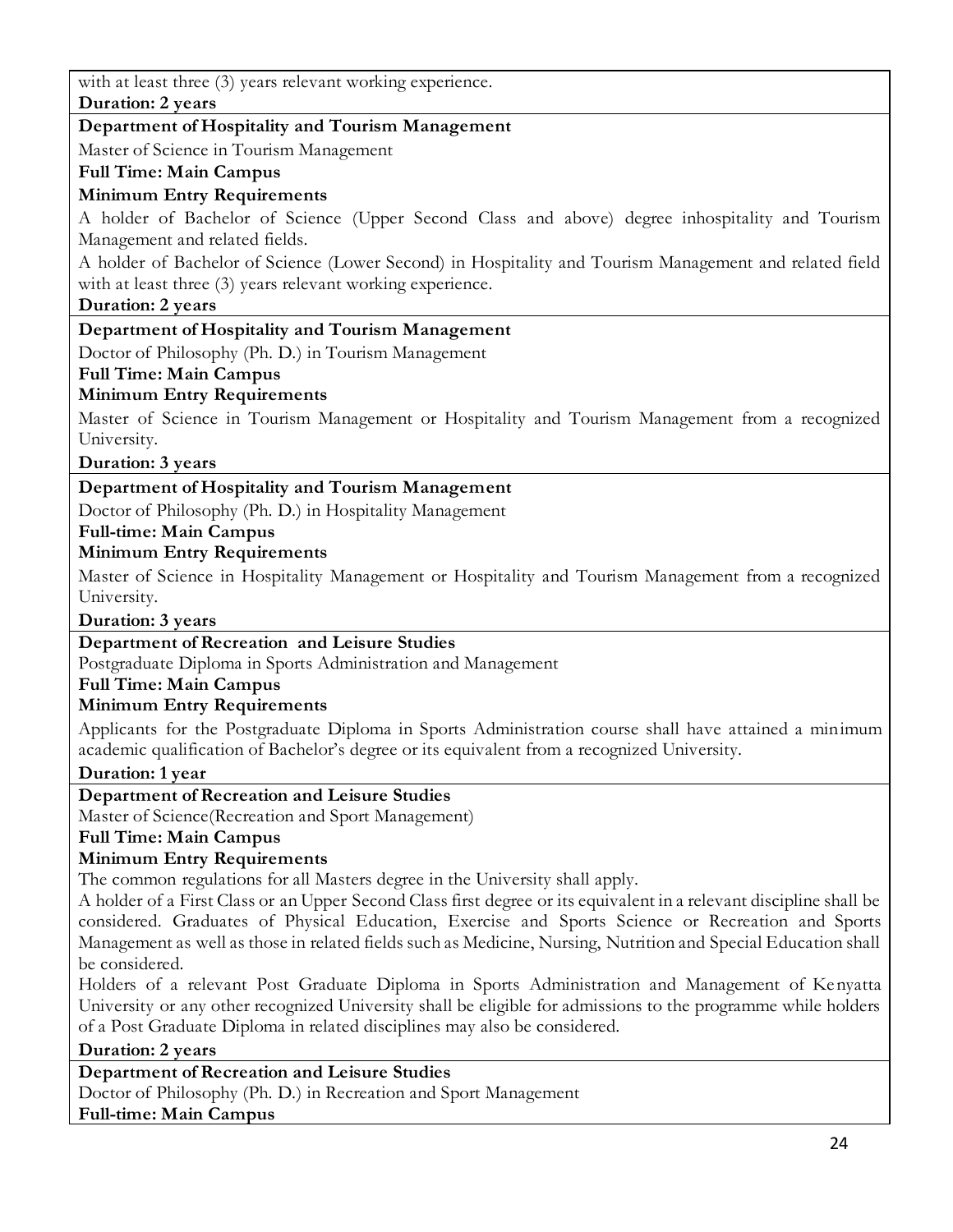# **Minimum Entry Requirements**

Master of Science Degree in Recreation and Sports Management or Exercise and Sports Science or Physical Education from a Recognized University.

## **SCHOOL OF AGRICULTURE AND ENTERPRISE DEVELOPMENT**

#### **Department of Agricultural Economics**

Master of Science (Agribusiness Management) Option:

- Farm Business Development
- Trade and Development

#### **Full-time: Kitui Campus**

#### **Part-time: City Campus**

#### **Minimum Entry Requirements**

Holders of First Class or Second Class Honours (Upper Division) degree or their equivalent in Agribusiness, Agricultural sciences or any other equivalent qualification from Kenyatta University or any other institutions recognized by the University senate.

Those with Second Class Honours (Lower Division) may be considered on condition that they have Grade **"B"** and above in units relevant to their areas of specialization**.**

#### **Department of Agricultural Economics**

Master of Science (**Agricultural Economics**) Option

- Agricultural Trade and Policy
- Agricultural and Rural Development
- Environment and Natural Resource Management
- Agribusiness Management

#### **Full-time: Kitui Campus**

#### **Part-time: City Campus**

#### **Minimum Entry Requirements**

Holders of First Class or Second Class Honours (Upper Division) degree from a recognized university in Agricultural economics, Agribusiness or related courses such as general agricultural sciences, economics, and social sciences.

Those with Second Class Honours (Lower Division) may be considered on condition that they have Grade **"B"** and above in units relevant to their areas of specialization**.**

#### **Department of Agricultural Economics**

Doctor of Philosophy (Ph. D.) in Agribusiness Management by Thesis

#### **Full time :Kitui Campus**

#### **Minimum Entry Requirements**

Holders of Master of Science or equivalent in Agribusiness, Agricultural Economics or any other equivalent qualification from an institution recognized by Kenyatta University Senate.

#### **Department of Agricultural Economics**

Doctor of Philosophy (Ph. D.) in Agricultural Economics by Thesis

#### **Full time: Main Campus**

#### **Minimum Entry Requirements**

Holders of Master of Science or equivalent in Agricultural Economics, Economics or any other equivalent qualification from an institution recognized by Kenyatta University Senate.

#### **Department of Animal Science**

Master of Science in Animal Nutrition and Management

#### **Full time: Kitui Campus**

#### **Minimum Entry Requirements**

Bachelor of Science with at least Second Class Honours (Lower Division) degree in Animal Production and Health Management, Animal Health and Production, Veterinary Medicine, Agriculture, Agricultural Resource Management, Dry land Agriculture, Range Management or any other equivalent qualification from Kenyatta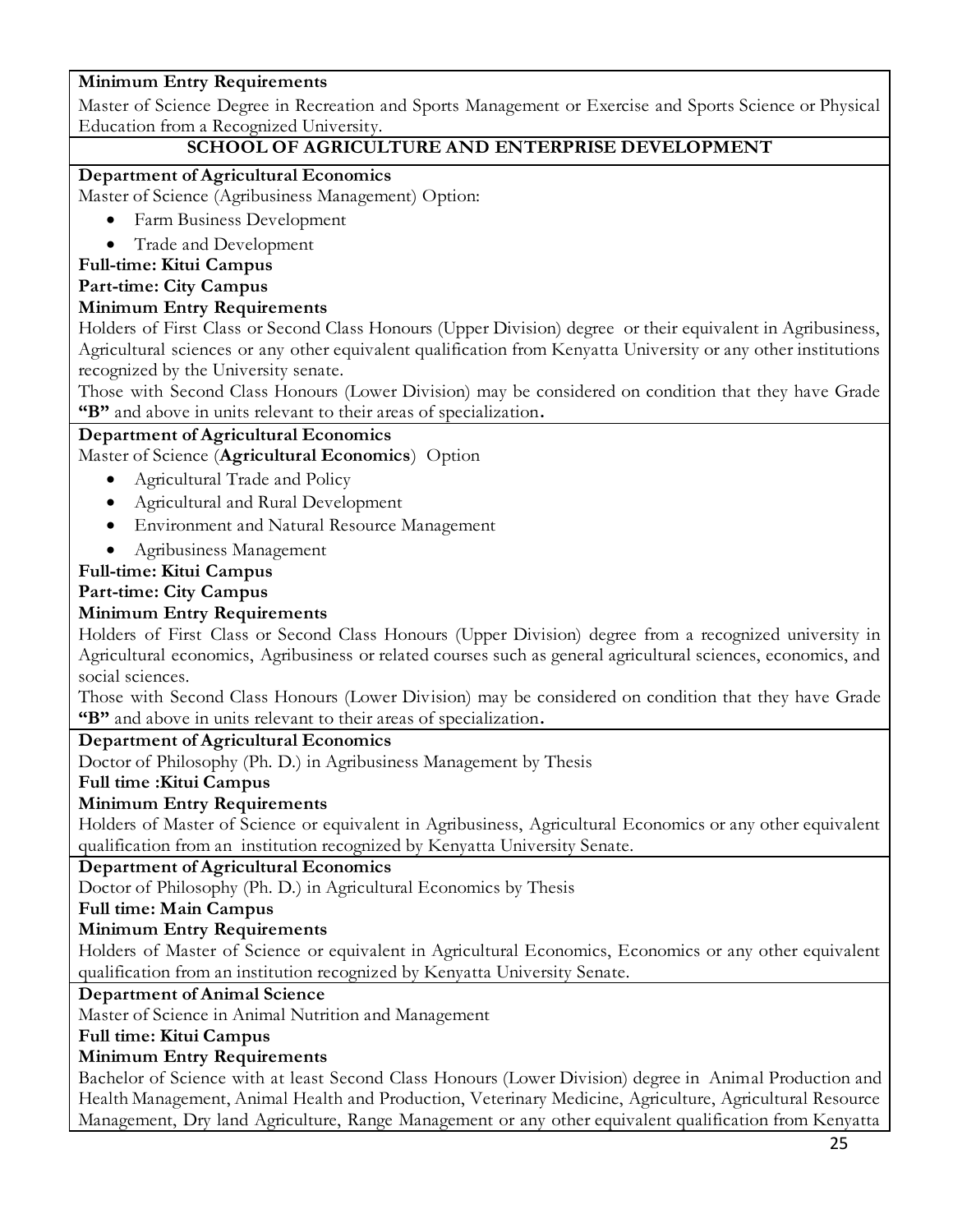University or other institutions recognized by Kenyatta University Senate.

Those with of B.Sc. degree with Second Class (Lower Division) in the relevant field may be considered for admission if they meet relevant professional experience.

#### **Department of Agricultural Science and Technology**

Master of Science in Integrated Soil Fertility Management (ISFM)

#### **Full time: Kitui Campus**

#### **Minimum Entry Requirements**

Bachelor of Science with at least Second Class Honours (Lower Division) degree in Agriculture, Agriculture Resource Management, Dryland Agriculture & Enterprise Development ,Agricultural Engineering, Environmental Science, Horticulture, Range Management, Agricultural Education and Extension, Plant and Microbial Sciences ,Geography or any other equivalent qualification from Kenyatta University or other institutions recognized by Kenyatta University Senate.

#### **Department of Agricultural Science and Technology**

Master of Science in Dryland Agriculture and Enterprise Development

#### **Full time: Main Campus**

# **Minimum Entry Requirements**

Bachelor of Science with at least Second Class Honours (Lower Division) in Agriculture, Dry land Agriculture, Agricultural Engineering, Agricultural Resource Management, Animal Production and Health Management, Environmental Science, Horticulture, Range Management, Agricultural Education and Extension, Agricultural Economics or any other equivalent qualification from Kenyatta University or other institutions recognized by Kenyatta University Senate.

# **Department of Agricultural Science and Technology**

Master of Science in Land Water Management

#### **Full time: Kitui Campus**

#### **Minimum Entry Requirements**

Bachelor of Science with at least Second Class Honours (Lower Division) degree in Agriculture, Dry land Agriculture, Agricultural Engineering, Agricultural Resource Management, Environmental Science, Horticulture, Range Management, Agricultural Education and Extension, or any other equivalent qualification from Kenyatta University or other institutions recognized by Kenyatta University Senate.

#### **Department of Agricultural Science and Technology**

Master of Science (Agronomy)

#### **Full time: Kitui Campus**

#### **Minimum Entry Requirements**

Holders of Bachelor's degree with at least First Class or Upper Second Class Honours in Agriculture, or any other related areas from Kenyatta University and other institution a recognized by Kenyatta University Senate. Holders of Second Class (Lower Division) may be considered on condition that they have "C" and above in units relevant to their areas of specialization or a Postgraduate Diploma.

#### **Department of Agricultural Science and Technology**

Master of Science in Plant Breeding

#### **Full time: Kitui Campus**

#### **Minimum Entry Requirements**

Bachelor of Science Degree with at least First Class or Second Class Honours (Upper Division) in Agriculture or other related areas from Kenyatta University and other institutions recognized by Kenyatta University Senate.

Holders of Second Class (Lower Division) may be considered on condition that they have grade 'C' and above in units relevant to their areas of specialization or a postgraduate diploma.

# **Department of Agricultural Science and Technology**

Master of Science in Seed Technology and Trade

**Full time: Kitui Campus**

#### **Minimum Entry Requirements**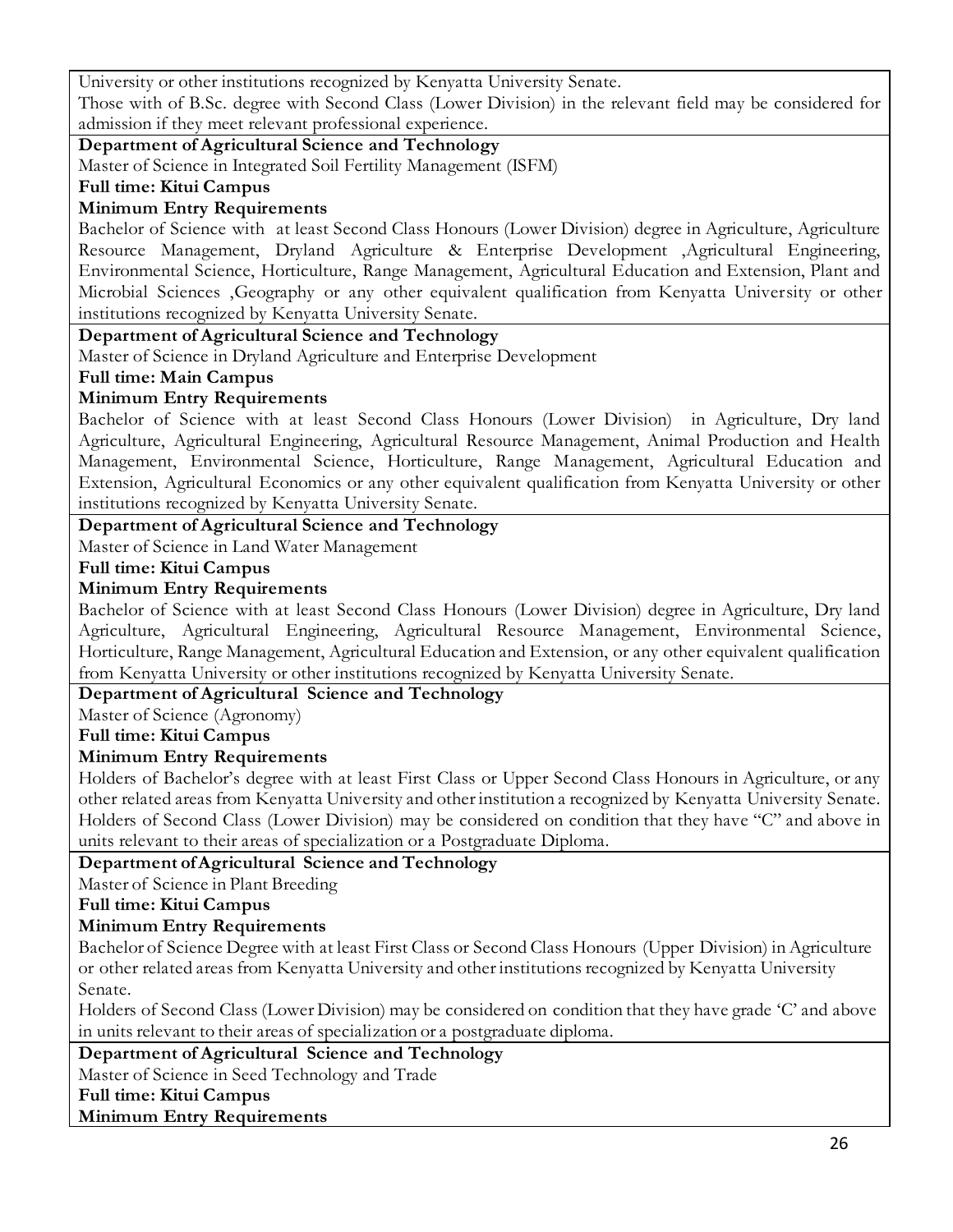Bachelor of Science Degree with at least First Class or Second Class Honours (Upper Division) in Agriculture or other related areas from Kenyatta University and other institutions recognized by Kenyatta University Senate.

Holders of Second Class (Lower Division) may be considered on condition that they have grade 'C' and above in units relevant to their areas of specialization or a postgraduate diploma.

# **Department of Agricultural Science and Technology**

Master of Science in Crop Protection (Plant pathology Option)

**Full time: Kitui Campus**

## **Minimum Entry Requirements**

Bachelor of Science Degree with at least First Class or Second Class Honours (Upper Division) in Agriculture or other related areas from Kenyatta University and other institutions recognized by Kenyatta University Senate.

Holders of Second Class (Lower Division) may be considered on condition that they have grade 'C' and above in units relevant to their areas of specialization or a postgraduate diploma.

#### **Department of Agricultural Science and Technology**

Master of Science in Crop Protection (Entomology Option)

**Full time: Kitui Campus**

# **Minimum Entry Requirements**

Bachelor of Science Degree with at least First Class or Second Class Honours (Upper Division) in Agriculture or other related areas from Kenyatta University and other institutions recognized by Kenyatta University Senate.

Holders of Second Class (Lower Division) may be considered on condition that they have grade 'C' and above in units relevant to their areas of specialization or a postgraduate diploma.

# **SCHOOL OF ENGINEERING AND TECHNOLOGY**

Department of Computing and Information Technology

**Master of Science (Computer Science)** 

**Full time: Main Campus**

**Part-time: City Campus**

#### **Minimum Entry Requirements**

Holders of a Bachelor of Science degree in Computer Science/Software Engineering/ Computer Engineering of at least Lower Second Class from a recognized University.

A holder of Post Graduate Diploma in Computer Science from a university recognized by Kenyatta University Senate.

**Duration:** Two years

Department of Computing and Information Technology

Doctor of Philosophy in (Computer Science)

**Full time: Main Campus**

**Part-time: City Campus**

#### **Minimum Entry Requirements**

Holders of a Master's degree in Computing disciplines from a recognized University by the Commission for University Education.

# **Department of Energy Engineering**

Master of Science (Renewable Energy Technology)

#### **Full time: Main Campus**

**Part-time: City Campus**

#### **Minimum Entry Requirements**

A holder of Bachelors degree with at least Second Class Honours (Upper Division) or equivalent in Energy Engineering/Technology or other Engineering/Technology related areas specializing in; Appropriate Technology, Agriculture, Civil & Construction, Mechanical, Electrical, Mechatronics, Chemical Engineering,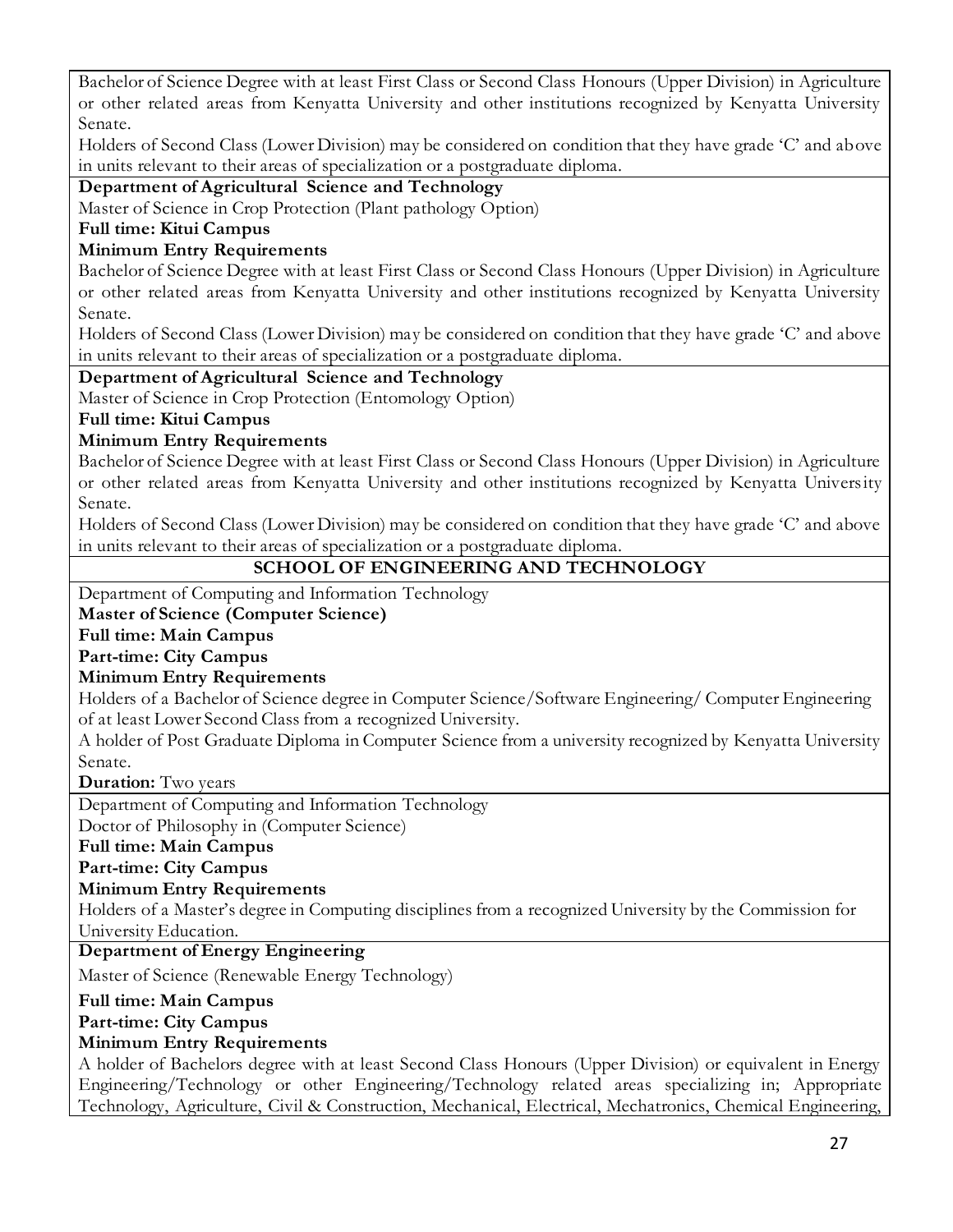or BSc. Physics, Chemistry or Technology Education.

Holders of Second Class Honours (Lower Division) in aforementioned areas will be admitted provided they have two (2) years working experience in the energy sector.

**Duration**: Two years

# **Department of Energy Engineering**

Doctor of Philosophy (Ph.D.) in Renewable Energy Technology

# **Full time: Main Campus**

**Part-time: City Campus**

## **Minimum Entry Requirements**

Master's Degree in related Science or Engineering field from recognized university.

# **SCHOOL OF MEDICINE**

# **Department of Medical Laboratory Science**

Master of science in Infectious Diseases: (a) Virology (b) Immunology (c) Medical Bacteriology (d) Medical Mycology (e) Medical Parasitology (f) Clinical Haematology (g) Clinical Chemistry (h) Clinical Histocytopathology

# **Full – time: Main and City Campus**

**Part – time: City Campus**

# **Minimum Entry Requirements**

(a) Holder of B.Sc. (Medical Laboratory Science).

(b) Holders of a general B.Sc. degree with an upper Second Class Honours in the following areas: Biological Sciences; Pharmacy, Nursing; Food Science and Public Health.

(c) A holder of equivalent undergraduate degree to a-b above from recognized Universities.

**Course Duration**: 2 years.

# **Department of Obstetrics and Gynecology-Family Medicine**

# **Master of Medicine in Family Medicine :**

**Full – time: Main Campus**

# **Minimum Entry Requirements**

- 1) Be a holder of MBChB degree of Kenyatta University or equivalent from other institutions recognized by Kenyatta University Senate.
- 2) Be registered as a medical practitioner by the Medical Practitioners and Dentists Board of Kenya (MPBD).
- 3) Have completed one year internship.
- 4) Pass admission interviews as determined by the Departmental Postgraduate Committee.

# **Credit Transfers**

Credit transfers may be permitted up to a maximum of 25% of the core course units for similar programmes at the same level.

# **Course Duration and Structure**

The Master of Medicine in Family Medicine programme shall normally extend over a period of not less than four (4) years. The course is organized into two (2) phases over the four year duration.

Part 1: One and a half academic years.

Part 2: Two and a half academic years.

# **SCHOOL OF NURSING SCIENCES**

# **Department of Medical Surgical Nursing and Pre-Clinical Sciences**

Master of Science (Nursing) with areas of specialization as: Oncology, Nursing Education, Mental Health and Psychiatry, Leadership and Management, Critical Care, Nephrology Nursing, Midwifery / Obstetric Nursing, Community Health, Medical Surgical Nursing and Pediatric Nursing.

**Campus: Main** 

# **Minimum Entry Requirements**

A common regulation for all Master's degree in the University and the School of Health Sciences shall apply.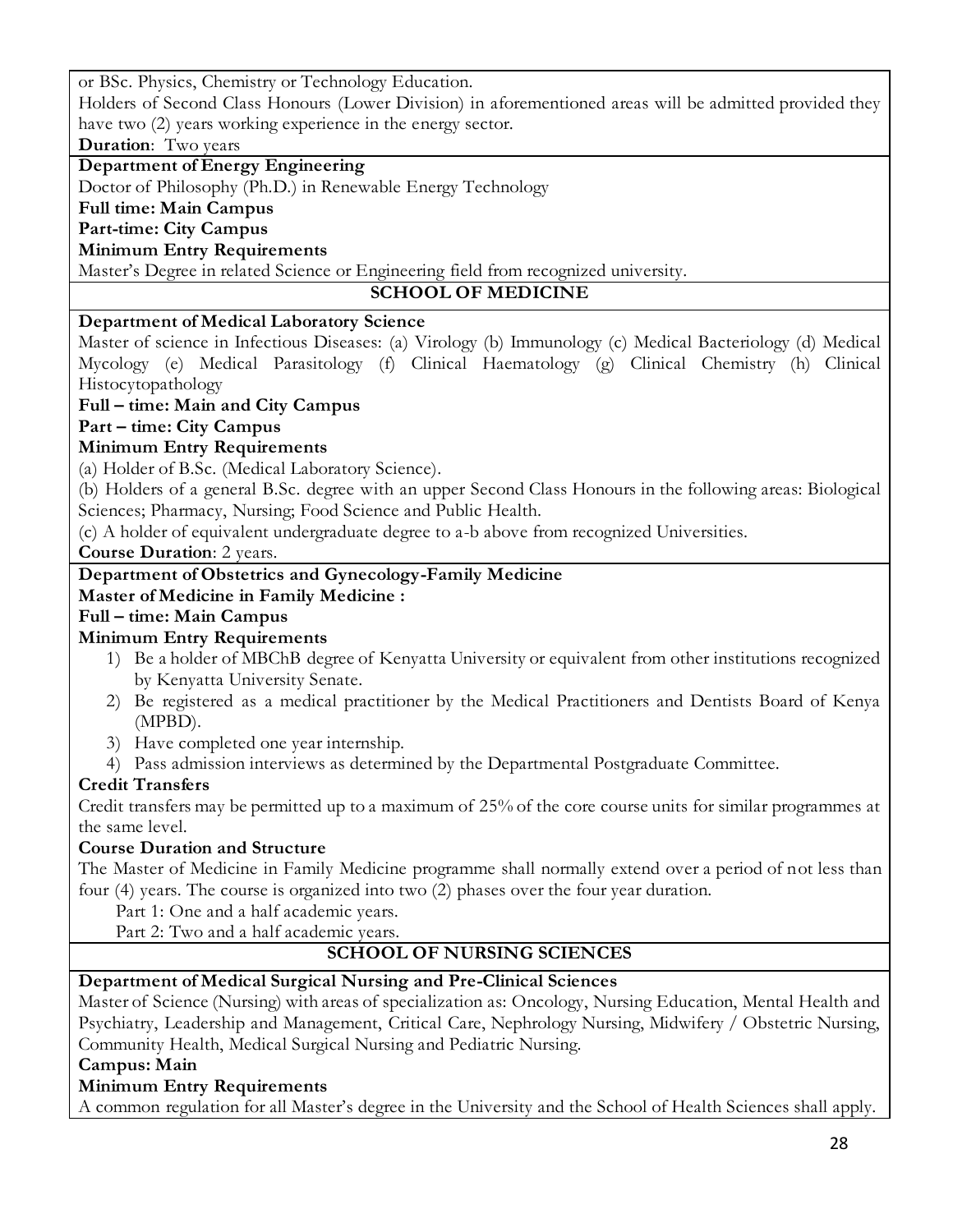A holder of a Bachelor of Science in Nursing or its equivalent from a recognized University. Must be registered by the Nursing Council of Kenya with a valid nursing practice license and at least two years of nursing practice.

#### **SCHOOL OF PHARMACY**

| Department of Pharmacology and Clinical Pharmacy                              |
|-------------------------------------------------------------------------------|
| Doctor of Philosophy (Ph. D.) in Pharmacology and Toxicology (By Thesis Only) |
| <b>Full-time: Main Campus</b>                                                 |
| <b>Minimum Entry Requirements</b>                                             |
| M. Pharm or M.Sc. in Pharmacology and/or Toxicology or a related field.       |
| <b>Course Duration:</b> Three (3) academic years                              |
| Department of Pharmacognosy and Pharmaceutical Chemistry                      |
| Doctor of Philosophy (Ph. D.) in Pharmacognosy (By Thesis Only)               |
| <b>Full-time: Main Campus</b>                                                 |
| <b>Minimum Entry Requirements</b>                                             |
| M.Pharm (Pharmacognosy) or M.Sc. (Pharmacognosy), or a related field.         |
| <b>Course Duration:</b> Three (3) academic years                              |
| Department of Pharmacognosy and Pharmaceutical Chemistry                      |
| Doctor of Philosophy (Ph. D.) in Pharmaceutical Chemistry (By Thesis Only)    |
| <b>Full-time: Main Campus</b>                                                 |
| <b>Minimum Entry Requirements</b>                                             |
| M. Pharm or M.Sc. in Pharmaceutical Chemistry or a related field.             |
| <b>Course Duration:</b> Three (3) academic years                              |
| Department of Pharmaceutics and Industrial Pharmacy                           |
| Doctor of Philosophy (Ph. D.) in Pharmaceutical Sciences (By Thesis Only)     |
| <b>Full-time: Main Campus</b>                                                 |
| <b>Minimum Entry Requirements</b>                                             |
| M. Pham or M. Sc. in Pharmaceutics or a related field                         |
| <b>Course Duration:</b> Three (3) academic years                              |
|                                                                               |

# **MODE OF APPLICATION**

#### **(i) GUIDELINE FOR ONLINE APPLICATION.**

Application for admission into the programme can be **done online** by a simple click **[http://applications.ku.ac.ke](http://applications.ku.ac.ke/)**

All you need is the following:

- Ensure you have met the eligibility criteria for the selected program.
- Ensure you have scanned Academic Transcripts, Certificates and Passport photo.
- Ensure you have scanned identification documents, either an Identification Card or Passport.
- Ensure you have the required application fee of **Kshs. 3,000/=** for East Africans on your MPESA line for completing the application process.

#### **\*\*Payment for online application is only by MPESA through details provided on the application portal only.\*\***

**(ii)** Application forms can be obtained from **Kenyatta University, Admissions Block, Office No. 12** or at the Regional Centers based in **Nairobi, Embu, Mombasa, Kisumu and Garissa** or be downloaded from our website **[www.ku.ac.ke](http://www.ku.ac.ke/)** .

East African applicants shall pay non-refundable processing fee of **Kshs. 3,000/=** for through **Bank deposit only** into any of the following bank accounts: